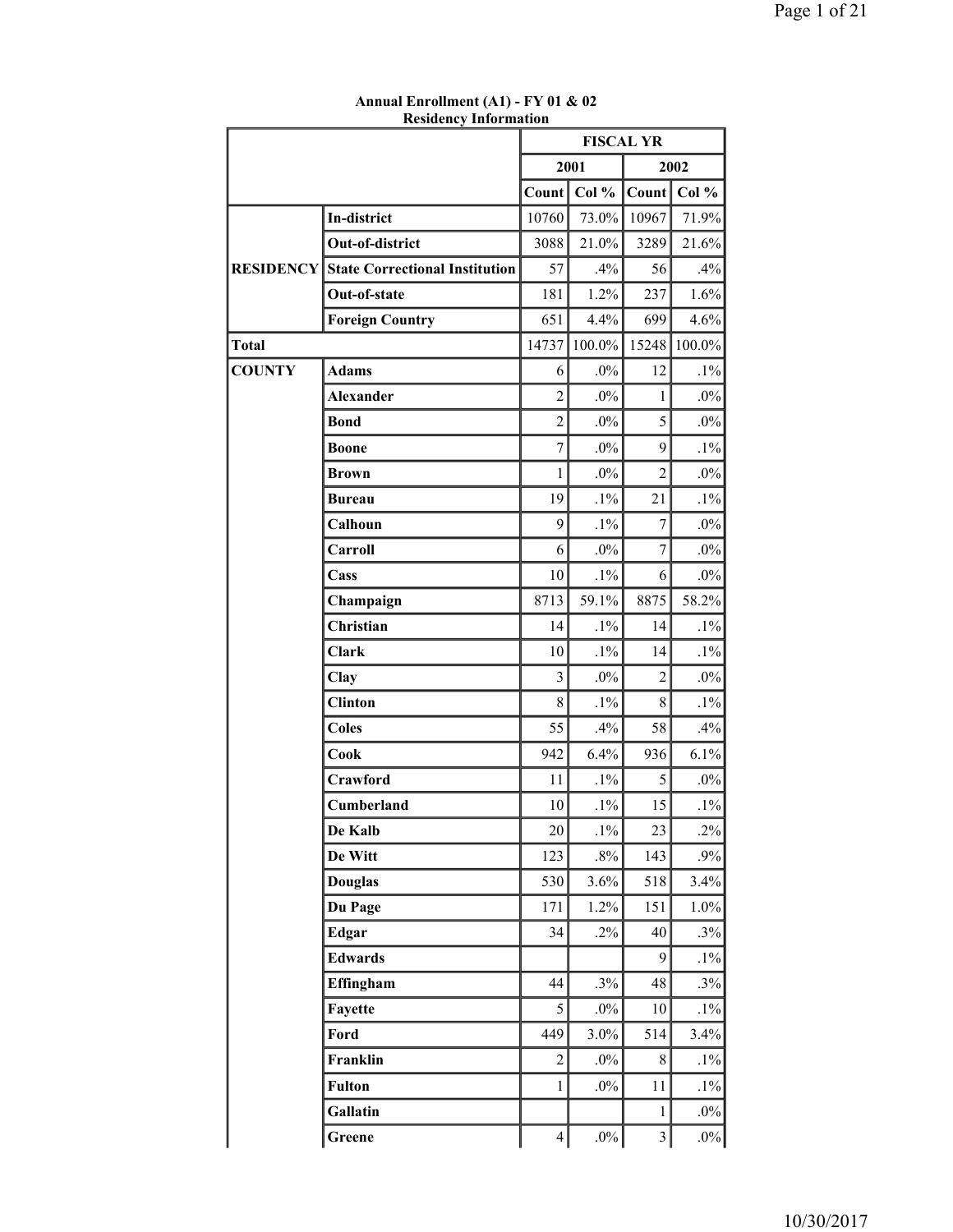| Grundy            | 10             | $.1\%$ | 9                       | $.1\%$ |
|-------------------|----------------|--------|-------------------------|--------|
| <b>Hancock</b>    | 5              | $.0\%$ | 11                      | $.1\%$ |
| Hardin            | 1              | $.0\%$ |                         |        |
| <b>Henderson</b>  | $\mathbf{1}$   | $.0\%$ |                         |        |
| Henry             | 21             | $.1\%$ | 15                      | $.1\%$ |
| <b>Iroquois</b>   | 218            | 1.5%   | 231                     | 1.5%   |
| <b>Jackson</b>    | 9              | $.1\%$ | 8                       | $.1\%$ |
| <b>Jasper</b>     | $\overline{7}$ | $.0\%$ | 10                      | $.1\%$ |
| <b>Jefferson</b>  | 8              | $.1\%$ | 10                      | $.1\%$ |
| <b>Jersey</b>     | 5              | $.0\%$ | 5                       | $.0\%$ |
| <b>Jo Daviess</b> | $\overline{4}$ | $.0\%$ | $\overline{4}$          | $.0\%$ |
| Johnson           |                |        | $\mathbf{1}$            | $.0\%$ |
| Kane              | 55             | .4%    | 59                      | .4%    |
| <b>Kankakee</b>   | 41             | .3%    | 53                      | .3%    |
| Kendall           | 16             | $.1\%$ | 15                      | $.1\%$ |
| Knox              | 11             | $.1\%$ | 12                      | $.1\%$ |
| Lake              | 134            | .9%    | 139                     | $.9\%$ |
| La Salle          | 31             | $.2\%$ | 31                      | $.2\%$ |
| Lawrence          |                |        | 3                       | $.0\%$ |
| Lee               | $\overline{4}$ | $.0\%$ | 6                       | $.0\%$ |
| Livingston        | 142            | 1.0%   | 147                     | 1.0%   |
| Logan             | 18             | $.1\%$ | 15                      | $.1\%$ |
| McDonough         | 14             | $.1\%$ | 12                      | $.1\%$ |
| <b>McHenry</b>    | 32             | $.2\%$ | 45                      | .3%    |
| McLean            | 326            | 2.2%   | 322                     | 2.1%   |
| Macon             | 136            | .9%    | 114                     | $.7\%$ |
| Macoupin          | 12             | $.1\%$ | 16                      | $.1\%$ |
| <b>Madison</b>    | 24             | $.2\%$ | 37                      | $.2\%$ |
| <b>Marion</b>     | 9              | $.1\%$ | 11                      | $.1\%$ |
| Marshall          | $\overline{4}$ | $.0\%$ | $\overline{\mathbf{4}}$ | $.0\%$ |
| <b>Mason</b>      | 11             | $.1\%$ | 10                      | $.1\%$ |
| Massac            | $\overline{c}$ | $.0\%$ | $\overline{2}$          | $.0\%$ |
| Menard            | 10             | $.1\%$ | $\overline{7}$          | $.0\%$ |
| <b>Mercer</b>     | $\overline{4}$ | $.0\%$ | 6                       | $.0\%$ |
| Monroe            | $\overline{7}$ | $.0\%$ | 5                       | $.0\%$ |
| <b>Montgomery</b> | 9              | $.1\%$ | 11                      | $.1\%$ |
| Morgan            | 9              | $.1\%$ | 14                      | $.1\%$ |
| <b>Moultrie</b>   | $20\,$         | $.1\%$ | 11                      | $.1\%$ |
| Ogle              | 11             | $.1\%$ | 9                       | $.1\%$ |
| Peoria            | 42             | .3%    | 38                      | $.2\%$ |
| Perry             | $\mathbf{1}$   | $.0\%$ | $\overline{c}$          | $.0\%$ |
|                   |                |        |                         |        |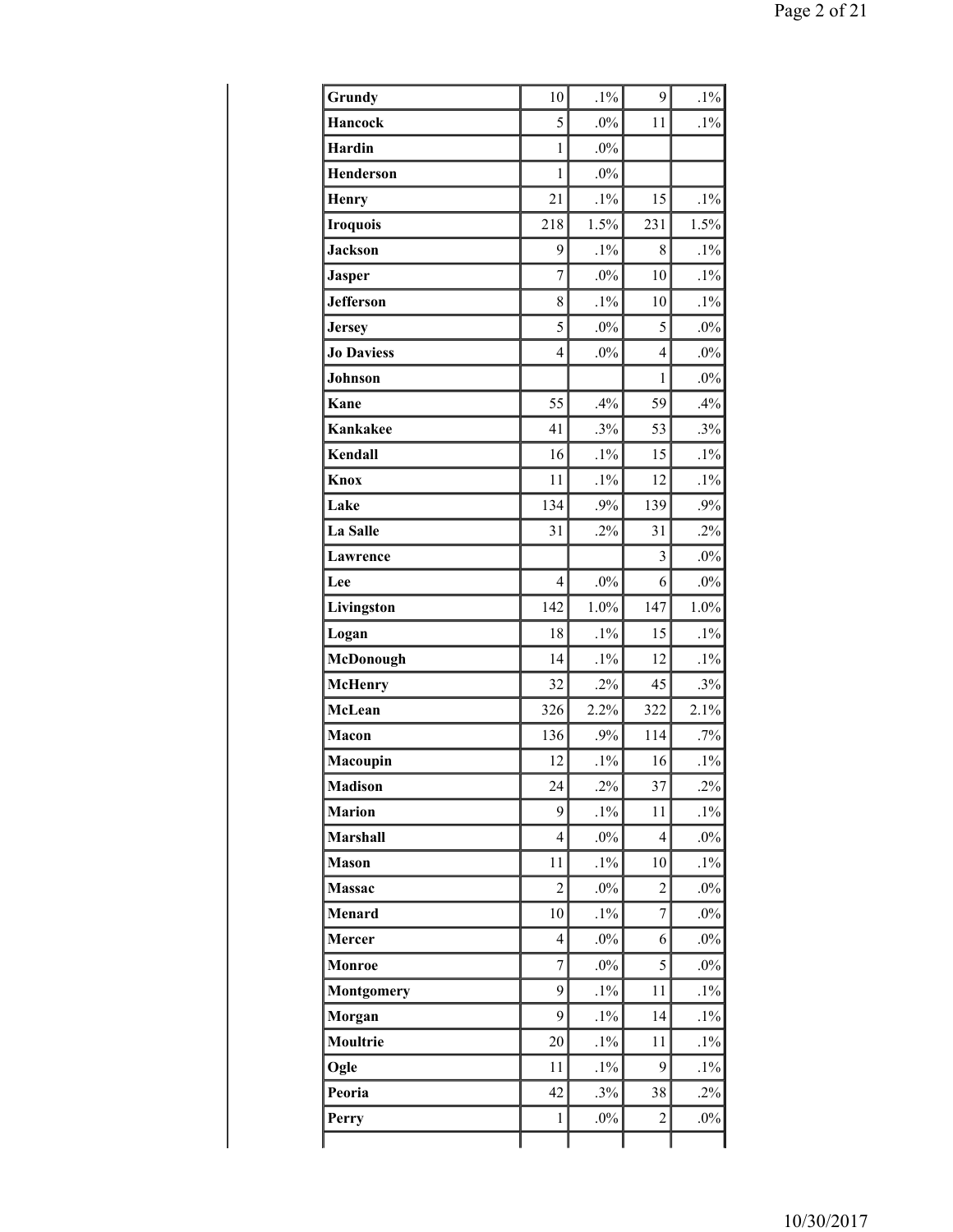|              | Piatt                       | 601                     | $4.1\%$ | 608            | 4.0%   |
|--------------|-----------------------------|-------------------------|---------|----------------|--------|
|              | Pike                        | $\overline{\mathbf{3}}$ | $.0\%$  | 5              | $.0\%$ |
|              | Pope                        | $\mathbf{1}$            | $.0\%$  | $\mathbf{1}$   | $.0\%$ |
|              | Pulaski                     | $\mathbf{1}$            | $.0\%$  | $\mathbf{1}$   | $.0\%$ |
|              | Putnam                      | $\overline{7}$          | $.0\%$  | 5              | $.0\%$ |
|              | Randolph                    | $\mathbf{1}$            | $.0\%$  | 5              | $.0\%$ |
|              | Richland                    | 6                       | $.0\%$  | $\overline{7}$ | $.0\%$ |
|              | <b>Rock Island</b>          | 29                      | $.2\%$  | 23             | $.2\%$ |
|              | St. Clair                   | 39                      | .3%     | 56             | .4%    |
|              | <b>Saline</b>               | 1                       | $.0\%$  | 3              | $.0\%$ |
|              | Sangamon                    | 62                      | .4%     | 63             | .4%    |
|              | Schuyler                    | 3                       | $.0\%$  | $\mathbf{1}$   | $.0\%$ |
|              | <b>Scott</b>                | $\overline{2}$          | $.0\%$  | 3              | $.0\%$ |
|              | <b>Shelby</b>               | 18                      | $.1\%$  | 21             | $.1\%$ |
|              | <b>Stark</b>                | $\overline{4}$          | $.0\%$  | 5              | $.0\%$ |
|              | <b>Stephenson</b>           | 11                      | $.1\%$  | 13             | $.1\%$ |
|              | <b>Tazewell</b>             | 34                      | $.2\%$  | 33             | $.2\%$ |
|              | Union                       | $\overline{\mathbf{3}}$ | $.0\%$  | $\overline{c}$ | $.0\%$ |
|              | Vermilion                   | 229                     | 1.6%    | 279            | 1.8%   |
|              | Wabash                      | 3                       | $.0\%$  | 6              | $.0\%$ |
|              | Warren                      | 8                       | $.1\%$  | 8              | $.1\%$ |
|              | Washington                  | $\overline{\mathbf{3}}$ | $.0\%$  | $\overline{2}$ | $.0\%$ |
|              | Wayne                       | $\overline{4}$          | $.0\%$  | 5              | $.0\%$ |
|              | White                       | $\overline{\mathbf{3}}$ | $.0\%$  | $\tau$         | $.0\%$ |
|              | Whiteside                   | 10                      | $.1\%$  | 12             | $.1\%$ |
|              | Will                        | 82                      | $.6\%$  | 88             | $.6\%$ |
|              | Williamson                  | 9                       | $.1\%$  | 9              | $.1\%$ |
|              | Winnebago                   | 27                      | $.2\%$  | 41             | $.3\%$ |
|              | Woodford                    | 9                       | $.1\%$  | 8              | $.1\%$ |
|              | Correct/OOState/Foreign     | 889                     | 6.0%    | 991            | 6.5%   |
| <b>Total</b> |                             | 14737                   | 100.0%  | 15247          | 100.0% |
| <b>STATE</b> | <b>Not Reported</b>         | 22                      | $.1\%$  | 30             | $.2\%$ |
|              | Alabama                     |                         |         | 2              | $.0\%$ |
|              | Alaska                      |                         |         | $\overline{2}$ | $.0\%$ |
|              | Arizona                     | $\mathbf{1}$            | $.0\%$  | $\overline{c}$ | $.0\%$ |
|              | <b>Arkansas</b>             | $\overline{3}$          | $.0\%$  | 9              | $.1\%$ |
|              | California                  | 10                      | $.1\%$  | 13             | $.1\%$ |
|              | Colorado                    |                         |         | 3              | $.0\%$ |
|              | Connecticut                 | $\overline{2}$          | $.0\%$  | 3              | $.0\%$ |
|              | <b>Delaware</b>             | 1                       | $.0\%$  | $\mathbf{1}$   | $.0\%$ |
|              | <b>District of Columbia</b> | $\mathbf{1}$            | $.0\%$  | $\mathbf{1}$   | $.0\%$ |
|              | Florida                     | 5                       | $.0\%$  | $10\,$         | $.1\%$ |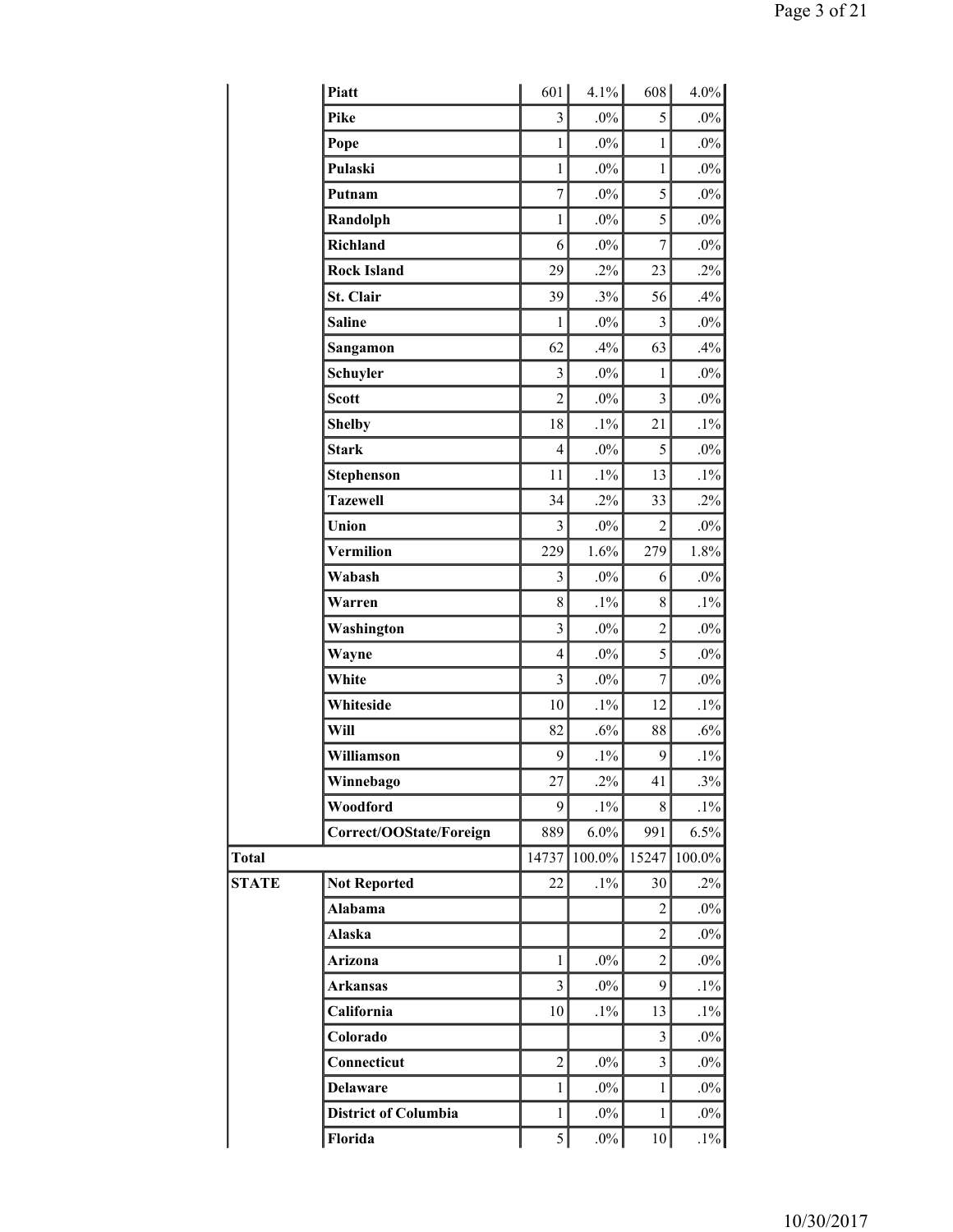|                                                                                                              | Georgia               | $\overline{3}$ | $.0\%$ | 6              | $.0\%$ |  |
|--------------------------------------------------------------------------------------------------------------|-----------------------|----------------|--------|----------------|--------|--|
|                                                                                                              | Hawaii                | $\overline{2}$ | $.0\%$ | $\overline{2}$ | $.0\%$ |  |
|                                                                                                              | Idaho                 | $\mathbf{1}$   | $.0\%$ |                |        |  |
|                                                                                                              | <b>Illinois</b>       | 13905          | 94.4%  | 14312          | 93.9%  |  |
|                                                                                                              | Indiana               | 28             | $.2\%$ | 38             | .2%    |  |
|                                                                                                              | Iowa                  | $\overline{4}$ | $.0\%$ | 3              | $.0\%$ |  |
|                                                                                                              | <b>Kansas</b>         | $\mathbf{1}$   | $.0\%$ | $\mathbf{1}$   | $.0\%$ |  |
|                                                                                                              | Kentucky              | 3              | $.0\%$ | 15             | $.1\%$ |  |
|                                                                                                              | Louisiana             | $\overline{c}$ | $.0\%$ | $\mathbf{1}$   | $.0\%$ |  |
|                                                                                                              | Maryland              | $\overline{2}$ | $.0\%$ | 7              | $.0\%$ |  |
|                                                                                                              | <b>Massachusetts</b>  | $\overline{2}$ | $.0\%$ | $\overline{2}$ | $.0\%$ |  |
|                                                                                                              | Michigan              | $\overline{4}$ | $.0\%$ | 8              | $.1\%$ |  |
|                                                                                                              | Minnesota             | $\overline{2}$ | $.0\%$ | $\overline{c}$ | $.0\%$ |  |
|                                                                                                              | Mississippi           | $\mathbf{1}$   | $.0\%$ | $\overline{3}$ | $.0\%$ |  |
|                                                                                                              | Missouri              | 20             | $.1\%$ | 16             | $.1\%$ |  |
|                                                                                                              | Montana               |                |        | $\mathbf{1}$   | $.0\%$ |  |
|                                                                                                              | Nebraska              | $\mathbf{1}$   | $.0\%$ | $\mathbf{1}$   | $.0\%$ |  |
|                                                                                                              | <b>Nevada</b>         | $\mathbf{1}$   | $.0\%$ |                |        |  |
|                                                                                                              | <b>New Hampshire</b>  |                |        | $\mathbf{1}$   | $.0\%$ |  |
|                                                                                                              | <b>New Jersey</b>     | 6              | $.0\%$ | $\tau$         | $.0\%$ |  |
|                                                                                                              | <b>New York</b>       | 5              | $.0\%$ | $\overline{4}$ | $.0\%$ |  |
|                                                                                                              | <b>North Carolina</b> | $\mathbf{1}$   | $.0\%$ | 1              | $.0\%$ |  |
|                                                                                                              | Ohio                  | 9              | $.1\%$ | 9              | $.1\%$ |  |
|                                                                                                              | Oklahoma              |                |        | $\mathbf{1}$   | $.0\%$ |  |
|                                                                                                              | Oregon                |                |        | 2              | $.0\%$ |  |
|                                                                                                              | Pennsylvania          | 5              | $.0\%$ | 5              | $.0\%$ |  |
|                                                                                                              | <b>Rode Island</b>    | $\mathbf{1}$   | $.0\%$ | $\mathbf{1}$   | $.0\%$ |  |
|                                                                                                              | <b>S</b> Carolina     |                |        | $\mathbf{1}$   | $.0\%$ |  |
|                                                                                                              | <b>Tennessee</b>      | $\overline{4}$ | $.0\%$ | $\overline{4}$ | $.0\%$ |  |
|                                                                                                              | <b>Texas</b>          | 3              | $.0\%$ | 5              | $.0\%$ |  |
|                                                                                                              | Utah                  | $\mathbf{1}$   | $.0\%$ |                |        |  |
|                                                                                                              | Virginia              | 5              | $.0\%$ | 5              | $.0\%$ |  |
|                                                                                                              | Washington            | $\overline{2}$ | $.0\%$ |                |        |  |
|                                                                                                              | W Virginia            | $\mathbf{1}$   | $.0\%$ |                |        |  |
|                                                                                                              | Wisconsin             | 16             | $.1\%$ | 9              | $.1\%$ |  |
|                                                                                                              | Foreign               | 651            | 4.4%   | 699            | 4.6%   |  |
| <b>Total</b>                                                                                                 | 14737                 | 100.0%         | 15248  | 100.0%         |        |  |
| Source:n:\\\iccb\a1\a1fy02.sps<br>Prepared by the Office of Institutional Research and Evaluation; 15 Aug 02 |                       |                |        |                |        |  |

**Annual Enrollment (A1) - FY 01 & 02 Demographic Data**

Т

Г

1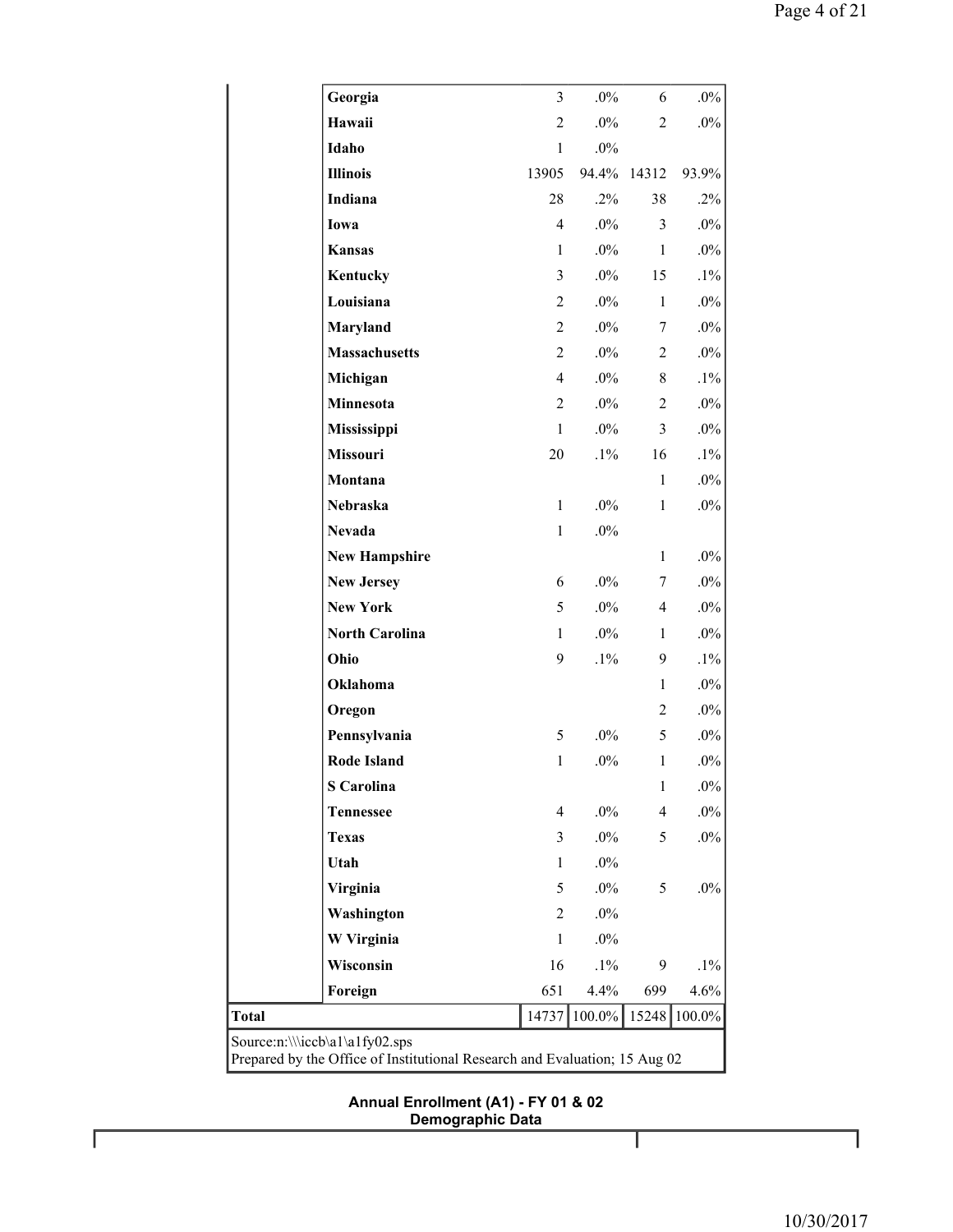|                             |                                                         | <b>FISCAL YR</b> |                           |             |                           |
|-----------------------------|---------------------------------------------------------|------------------|---------------------------|-------------|---------------------------|
|                             |                                                         |                  | 2001                      |             | 2002                      |
|                             |                                                         |                  | Count Col % Count Col %   |             |                           |
|                             | Under 17                                                | 212              | 1.4%                      | 261         | 1.7%                      |
|                             | 17-20 yrs old                                           | 4866             | 33.0%                     | 5085        | 33.3%                     |
|                             | 21-24 yrs old                                           | 3440             | 23.3%                     | 3741        | 24.5%                     |
|                             | 25-30 yrs old                                           | 2019             | 13.7%                     | 1979        | 13.0%                     |
| <b>AGE RANGE</b>            | 31-39 yrs old                                           | 1787             | 12.1%                     | 1800        | 11.8%                     |
|                             | 40-55 yrs old                                           | 1901             | 12.9%                     | 1916        | 12.6%                     |
|                             | Over 55 yrs old                                         | 485              | 3.3%                      | 430         | 2.8%                      |
|                             | No data                                                 | 27               | $.2\%$                    | 36          | $.2\%$                    |
| <b>Total</b>                |                                                         |                  | 14737 100.0% 15248 100.0% |             |                           |
|                             | <b>Asian/Pacific Islander</b>                           | 698              | 4.7%                      | 720         | 4.7%                      |
|                             | American Indian/Alaskan Native                          | 60               | .4%                       | 55          | .4%                       |
|                             | <b>Black Non-Hispanic</b>                               | 1971             | 13.4%                     | 1987        | 13.0%                     |
| <b>ETHNICITY/RACE</b>       | <b>Hispanic</b>                                         | 502              | 3.4%                      | 579         | 3.8%                      |
|                             | <b>White Non-Hispanic</b>                               | 10862            |                           | 73.7% 11211 | 73.5%                     |
|                             | <b>Non-resident Alien</b>                               | 644              | 4.4%                      | 696         | 4.6%                      |
| <b>Total</b>                |                                                         |                  | 14737 100.0% 15248 100.0% |             |                           |
| <b>SEX</b>                  | <b>Male</b>                                             | 6547             | 44.4%                     | 6765        | 44.4%                     |
|                             | <b>Female</b>                                           | 8190             | 55.6%                     | 8483        | 55.6%                     |
| <b>Total</b>                |                                                         |                  | 14737 100.0% 15248 100.0% |             |                           |
|                             | Prepare for transfer to 4 yr coll                       | 3528             | 23.9%                     | 3785        | 24.8%                     |
|                             | Improve skills for present job                          | 592              | 4.0%                      | 553         | 3.6%                      |
| <b>Current Intent</b>       | Prepare for future job immediately after<br>attending P | 2153             | 14.6%                     | 2255        | 14.8%                     |
|                             | Prepare for GED or improve basic<br>academic skills     | 152              | 1.0%                      | 212         | 1.4%                      |
|                             | Personal interest - not career oriented                 | 865              | 5.9%                      | 694         | 4.6%                      |
|                             | <b>Unknown/Other</b>                                    | 7447             | 50.5%                     | 7749        | 50.8%                     |
| <b>Total</b>                |                                                         |                  |                           |             | 14737 100.0% 15248 100.0% |
|                             | <b>Complete one or several courses</b>                  | 7121             | 48.3%                     | 7197        | 47.2%                     |
| <b>ENROLLMENT OBJECTIVE</b> | <b>Complete a Certificate</b>                           | 451              | 3.1%                      | 463         | 3.0%                      |
|                             | <b>Complete an Associate degree</b>                     | 7165             | 48.6%                     | 7588        | 49.8%                     |
| <b>Total</b>                |                                                         |                  | 14737 100.0%              |             | 15248 100.0%              |
|                             | Not applicable                                          | 8516             | 57.8%                     | 8624        | 56.6%                     |
| <b>DISADVANTAGED STATUS</b> | <b>Economically disadvantaged</b>                       | 1085             | 7.4%                      | 1194        | 7.8%                      |
|                             | <b>Academically disadvantaged</b>                       | 3455             | 23.4%                     | 3491        | 22.9%                     |
|                             | Both Econ & Acad disadvantaged                          | 1681             | 11.4%                     | 1939        | 12.7%                     |
| <b>Total</b>                |                                                         |                  | 14737 100.0% 15248 100.0% |             |                           |
| <b>LTD-ENG PROFICIENCY</b>  | Not applicable                                          | 14150            |                           | 96.0% 14593 | 95.7%                     |
|                             | <b>Limited-English-Proficient</b>                       | 587              | 4.0%                      | 655         | 4.3%                      |
|                             |                                                         |                  |                           |             |                           |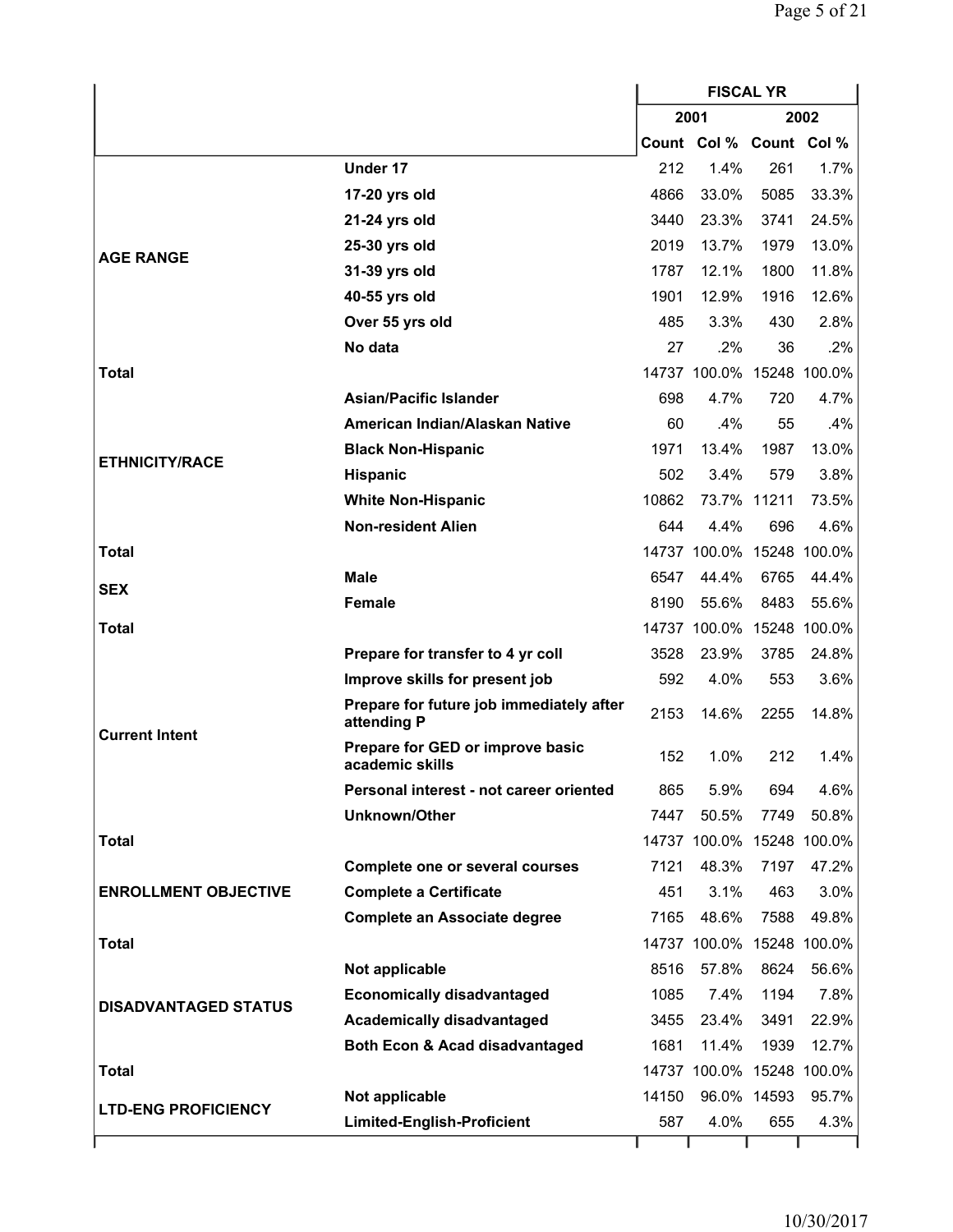| <b>Total</b>                        |                                      |       | 14737 100.0% 15248 100.0% |      |        |
|-------------------------------------|--------------------------------------|-------|---------------------------|------|--------|
| <b>DISABILITY STATUS</b>            | Not applicable                       | 14367 | 97.5% 14813               |      | 97.1%  |
|                                     | <b>Disability Student</b>            | 370   | 2.5%                      | 435  | 2.9%   |
| <b>Total</b>                        |                                      |       | 14737 100.0% 15248 100.0% |      |        |
| <b>Signed Declaration of Intent</b> | No                                   | 1966  | 13.3%                     | 2128 | 14.0%  |
|                                     | <b>Yes</b>                           | 12771 | 86.7% 13120               |      | 86.0%  |
| <b>Total</b>                        |                                      |       | 14737 100.0% 15248 100.0% |      |        |
|                                     | <b>Not Applicable</b>                | 14367 | 97.5% 14813               |      | 97.1%  |
| <b>SPEC SUPPORT/DISABILITIES</b>    | No support                           | 182   | 1.2%                      | 253  | 1.7%   |
|                                     | <b>Sup Services/Perkins II Funds</b> | 50    | .3%                       | 63   | .4%    |
|                                     | <b>Sup Services/Other Sources</b>    | 138   | .9%                       | 119  | .8%    |
| <b>Total</b>                        |                                      |       | 14737 100.0% 15248 100.0% |      |        |
|                                     | <b>Not Applicable</b>                | 8516  | 57.8%                     | 8624 | 56.6%  |
| <b>SPEC</b>                         | No support                           | 5198  | 35.3%                     | 5241 | 34.4%  |
| SUPPORT/DISADVANTAGED               | <b>Sup Services/Perkins II Funds</b> | 918   | 6.2%                      | 1284 | 8.4%   |
|                                     | <b>Sup Services/Other Sources</b>    | 105   | .7%                       | 99   | .6%    |
| <b>Total</b>                        |                                      |       | 14737 100.0% 15248 100.0% |      |        |
|                                     | <b>Not Applicable</b>                | 14150 | 96.0% 14593               |      | 95.7%  |
| <b>SPEC SUP/LTD ENG PROF</b>        | No support                           | 585   | 4.0%                      | 636  | 4.2%   |
|                                     | <b>Sup Services/Perkins II Funds</b> | 2     | $.0\%$                    | 19   | $.1\%$ |
| <b>Total</b>                        |                                      |       | 14737 100.0% 15248 100.0% |      |        |
| <b>JTPA PARTICIPANT</b>             | <b>All Other</b>                     |       | 14737 100.0% 15248 100.0% |      |        |
| <b>Total</b>                        |                                      |       | 14737 100.0% 15248 100.0% |      |        |
|                                     |                                      | 14633 | 99.3% 15063               |      | 98.8%  |
|                                     | <b>Personal &amp; Misc Servcs</b>    |       |                           | 1    | .0%    |
| <b>OCCUPATIONAL-ABE/ASE</b>         | <b>Vocational Home Econ</b>          | 1     | .0%                       |      |        |
|                                     | <b>Visual &amp; Performing Arts</b>  | 1     | .0%                       |      |        |
|                                     | <b>Bus Mngmnt/Admin Services</b>     | 102   | .7%                       | 184  | 1.2%   |
| <b>Total</b>                        |                                      |       | 14737 100.0% 15248 100.0% |      |        |
|                                     | <b>Associates Degree</b>             | 517   | 3.5%                      | 589  | 3.9%   |
|                                     | <b>Bachelor Degree</b>               | 966   | 6.6%                      | 1038 | 6.8%   |
|                                     | <b>Certificate</b>                   | 212   | 1.4%                      | 243  | 1.6%   |
|                                     | <b>Doctoral Degree</b>               | 86    | $.6\%$                    | 65   | .4%    |
|                                     | <b>GED</b>                           | 549   | 3.7%                      | 641  | 4.2%   |
| <b>HIGHEST DEG PREV EARNED</b>      | <b>High Schl Diploma</b>             | 6209  | 42.1%                     | 9895 | 64.9%  |
|                                     | <b>Masters Degree</b>                | 338   | 2.3%                      | 351  | 2.3%   |
|                                     | <b>None</b>                          | 1786  | 12.1%                     | 860  | 5.6%   |
|                                     | <b>Other</b>                         | 342   | 2.3%                      | 341  | 2.2%   |
|                                     | <b>1st Professional Degree</b>       | 19    | $.1\%$                    | 15   | .1%    |
|                                     | Some college                         | 22    | $.1\%$                    | 93   | .6%    |
|                                     | <b>Unknown</b>                       | 3691  | 25.0%                     | 1117 | 7.3%   |
| <b>Total</b>                        |                                      |       | 14737 100.0% 15248 100.0% |      |        |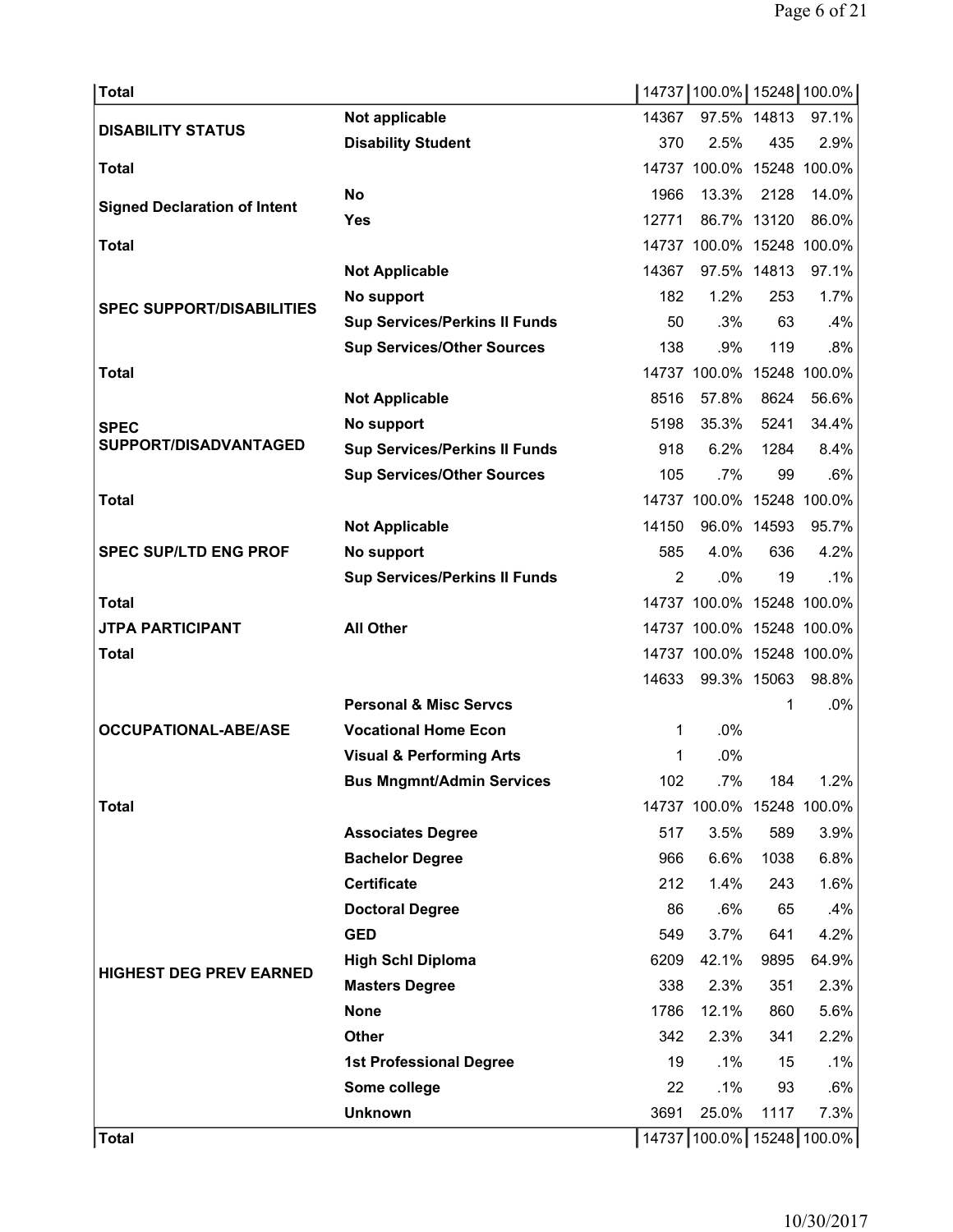I

|                                | Not a Voucher Recipient/NA          | 14625 | 99.2% 15130               |     | 99.2%        |
|--------------------------------|-------------------------------------|-------|---------------------------|-----|--------------|
| <b>WIA Voucher Recipient</b>   | <b>ITA/Voucher Payment Received</b> | 112   | .8%                       | 118 | ا 8%.        |
| <b>Total</b>                   |                                     |       | 14737 100.0% 15248 100.0% |     |              |
|                                | Not a Veteran                       | 14303 | 97.1% 14862               |     | 97.5% l      |
| <b>Veteran Status</b>          | Veteran                             | 434   | 2.9%                      | 386 | $2.5\%$      |
| Total                          |                                     |       | 14737 100.0%              |     | 15248 100.0% |
| Source:n:\\\iccb\a1\a1fy02.sps |                                     |       |                           |     |              |

Prepared by the Office of Institutional Research and Evaluation; 15 Aug 02

|                |                 | Degree Frogram Enromment<br><b>FISCAL YR</b> |        |       |        |  |
|----------------|-----------------|----------------------------------------------|--------|-------|--------|--|
|                |                 |                                              | 2001   |       | 2002   |  |
|                |                 | Col %<br>Count                               |        | Count | Col %  |  |
| <b>PROGRAM</b> | <b>B ABGAAS</b> | 4                                            | .0%    | 5     | .0%    |  |
|                | <b>B ABKAAS</b> | 4                                            | .0%    | 3     | .0%    |  |
|                | <b>B ABLAAS</b> | 14                                           | $.1\%$ | 36    | .2%    |  |
|                | <b>B ABMAAS</b> | 45                                           | .3%    | 45    | .3%    |  |
|                | <b>B ABRAAS</b> | 1                                            | $.0\%$ | 3     | .0%    |  |
|                | <b>B ABTAAS</b> | $\overline{2}$                               | .0%    | 3     | .0%    |  |
|                | <b>B ACCAAS</b> | 135                                          | .9%    | 138   | .9%    |  |
|                | <b>B ACCCER</b> | 19                                           | .1%    | 20    | .1%    |  |
|                | <b>B AGBCER</b> | 3                                            | .0%    | 2     | .0%    |  |
|                | <b>B BNKAAS</b> | $\overline{2}$                               | .0%    |       |        |  |
|                | <b>B CMSAAS</b> | 97                                           | $.7\%$ | 54    | .4%    |  |
|                | <b>B CPLAAS</b> | 69                                           | .5%    | 34    | .2%    |  |
|                | <b>B CPMAAS</b> | 61                                           | .4%    | 36    | .2%    |  |
|                | <b>B CSMCER</b> | 24                                           | .2%    | 15    | $.1\%$ |  |
|                | <b>B CSSAAS</b> | 19                                           | .1%    | 13    | .1%    |  |
|                | <b>B ECMAAS</b> |                                              |        | 6     | .0%    |  |
|                | <b>B EQMAAS</b> | 17                                           | $.1\%$ | 17    | .1%    |  |
|                | <b>B EQMCER</b> | 3                                            | .0%    | 3     | .0%    |  |
|                | <b>B GISAAS</b> |                                              |        | 4     | .0%    |  |
|                | <b>B HIFCER</b> | 6                                            | .0%    | 5     | $.0\%$ |  |
|                | <b>B HIHAAS</b> | 37                                           | .3%    | 37    | .2%    |  |
|                | <b>B HIMCER</b> | 3                                            | .0%    | 3     | .0%    |  |
|                | <b>B HIRAAS</b> | 26                                           | .2%    | 44    | .3%    |  |
|                | <b>B INDCER</b> | 20                                           | .1%    | 24    | .2%    |  |
|                | <b>B INTCER</b> | 3                                            | .0%    | 3     | .0%    |  |
|                | <b>B IPRCER</b> | 5                                            | .0%    | 4     | .0%    |  |
|                | <b>B MGTAAS</b> | 187                                          | 1.3%   | 186   | 1.2%   |  |
|                | <b>B MKTAAS</b> | 50                                           | .3%    | 42    | .3%    |  |
|                |                 |                                              |        |       |        |  |

# **Annual Enrollment (A1) - FY 01 & 02 Degree Program Enrollment**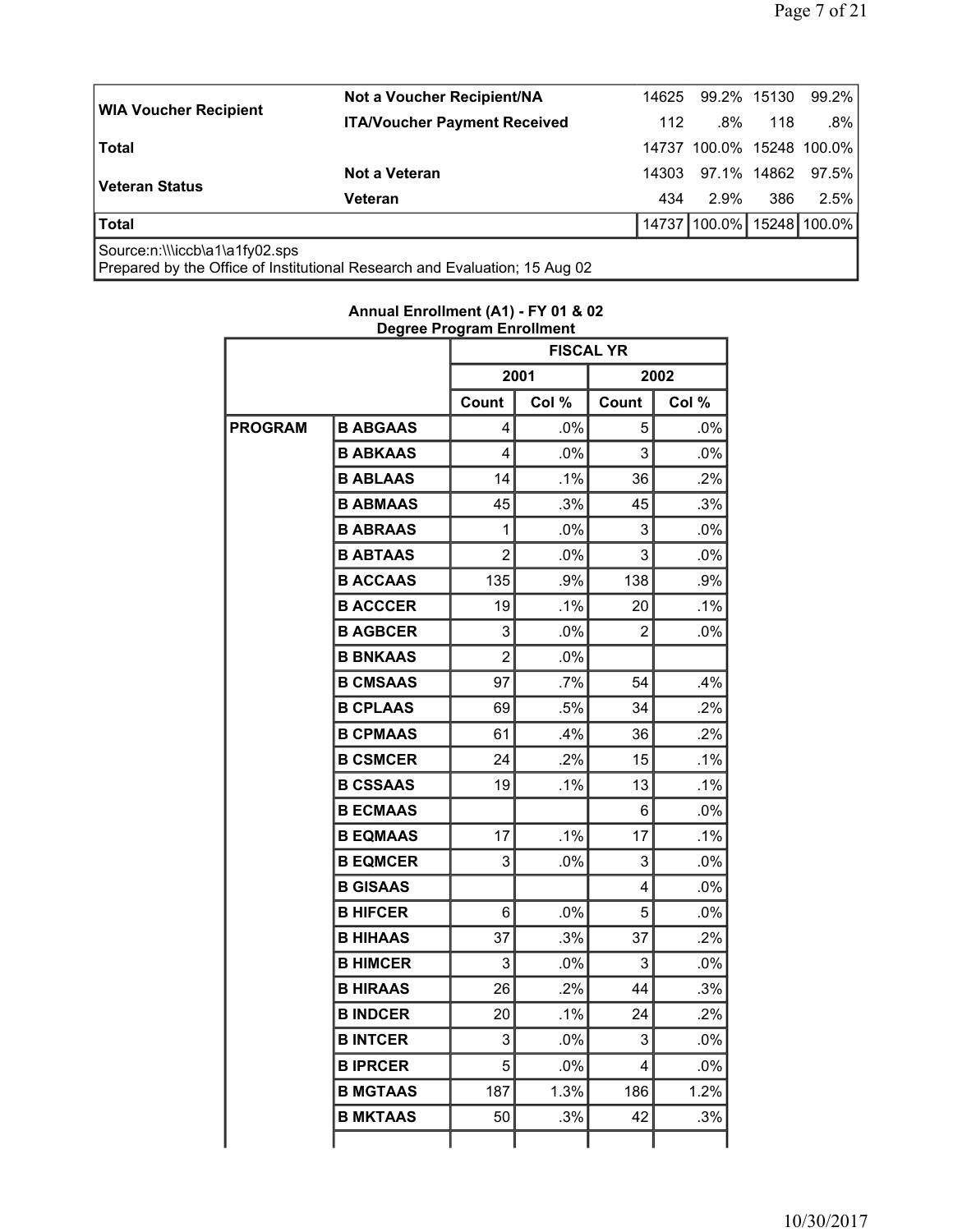| <b>B OCAAAS</b> | 81  | $.5\%$ | 81  | .5%    |
|-----------------|-----|--------|-----|--------|
| <b>B OCIAAS</b> | 4   | $.0\%$ | 2   | .0%    |
| <b>B OCLAAS</b> | 5   | .0%    | 1   | .0%    |
| <b>B OCMAAS</b> | 5   | $.0\%$ | 2   | .0%    |
| <b>B OCPCER</b> | 13  | .1%    | 8   | .1%    |
| <b>B OCTCER</b> | 20  | .1%    | 17  | $.1\%$ |
| <b>B TRACER</b> | 20  | .1%    | 10  | .1%    |
| <b>C TFLCER</b> | 10  | $.1\%$ | 24  | .2%    |
| <b>E ACRCER</b> | 10  | .1%    | 19  | .1%    |
| <b>E AFTAAS</b> | 23  | .2%    | 27  | .2%    |
| <b>E AMTCER</b> | 11  | $.1\%$ | 11  | $.1\%$ |
| <b>E AUSCER</b> | 1   | $.0\%$ |     |        |
| <b>E AUTAAS</b> | 52  | .4%    | 58  | $.4\%$ |
| <b>E BCRCER</b> | 23  | .2%    | 22  | .1%    |
| <b>E BIMAAS</b> | 4   | .0%    | 2   | .0%    |
| <b>E BRLCER</b> | 1   | $.0\%$ |     |        |
| <b>E CDBAAS</b> | 9   | .1%    | 11  | .1%    |
| <b>E CDMAAS</b> | 77  | .5%    | 89  | .6%    |
| <b>E CDSAAS</b> |     |        | 1   | $.0\%$ |
| <b>E CIVCER</b> | 22  | .1%    | 18  | $.1\%$ |
| <b>E CMDCER</b> | 13  | .1%    | 11  | $.1\%$ |
| <b>E ECSAAS</b> | 31  | .2%    | 39  | .3%    |
| <b>E ELPCER</b> | 13  | $.1\%$ | 20  | $.1\%$ |
| <b>E ELPCOC</b> | 1   | .0%    | 1   | .0%    |
| <b>E ELTAAS</b> | 41  | .3%    | 29  | .2%    |
| <b>E ENOCER</b> | 1   | .0%    |     |        |
| <b>E ENSAES</b> | 206 | 1.4%   | 198 | 1.3%   |
| <b>E MFGAAS</b> | 46  | .3%    | 36  | .2%    |
| <b>E MFTCER</b> | 8   | .1%    | 8   | .1%    |
| <b>E MPECER</b> |     |        | 4   | .0%    |
| <b>E MTMCER</b> | 1   | $.0\%$ | 2   | $.0\%$ |
| <b>E PETAAS</b> | 16  | .1%    | 37  | $.2\%$ |
| <b>E TACCER</b> | 1   | .0%    |     |        |
| <b>E TELAAS</b> | 1   | .0%    | 7   | $.0\%$ |
| <b>F AADAFA</b> | 84  | $.6\%$ | 108 | .7%    |
| <b>F AAEAFA</b> | 16  | .1%    | 13  | .1%    |
| <b>F GDSAAS</b> |     |        | 39  | .3%    |
| <b>F GDWAAS</b> |     |        | 10  | .1%    |
| <b>F MCBAAS</b> | 45  | .3%    | 46  | .3%    |
| <b>F MCCAAS</b> | 6   | .0%    | 10  | .1%    |
| <b>F MCDAAS</b> | 87  | .6%    | 53  | .3%    |
| <b>F MCVAAS</b> | 2   | $.0\%$ | 1   | $.0\%$ |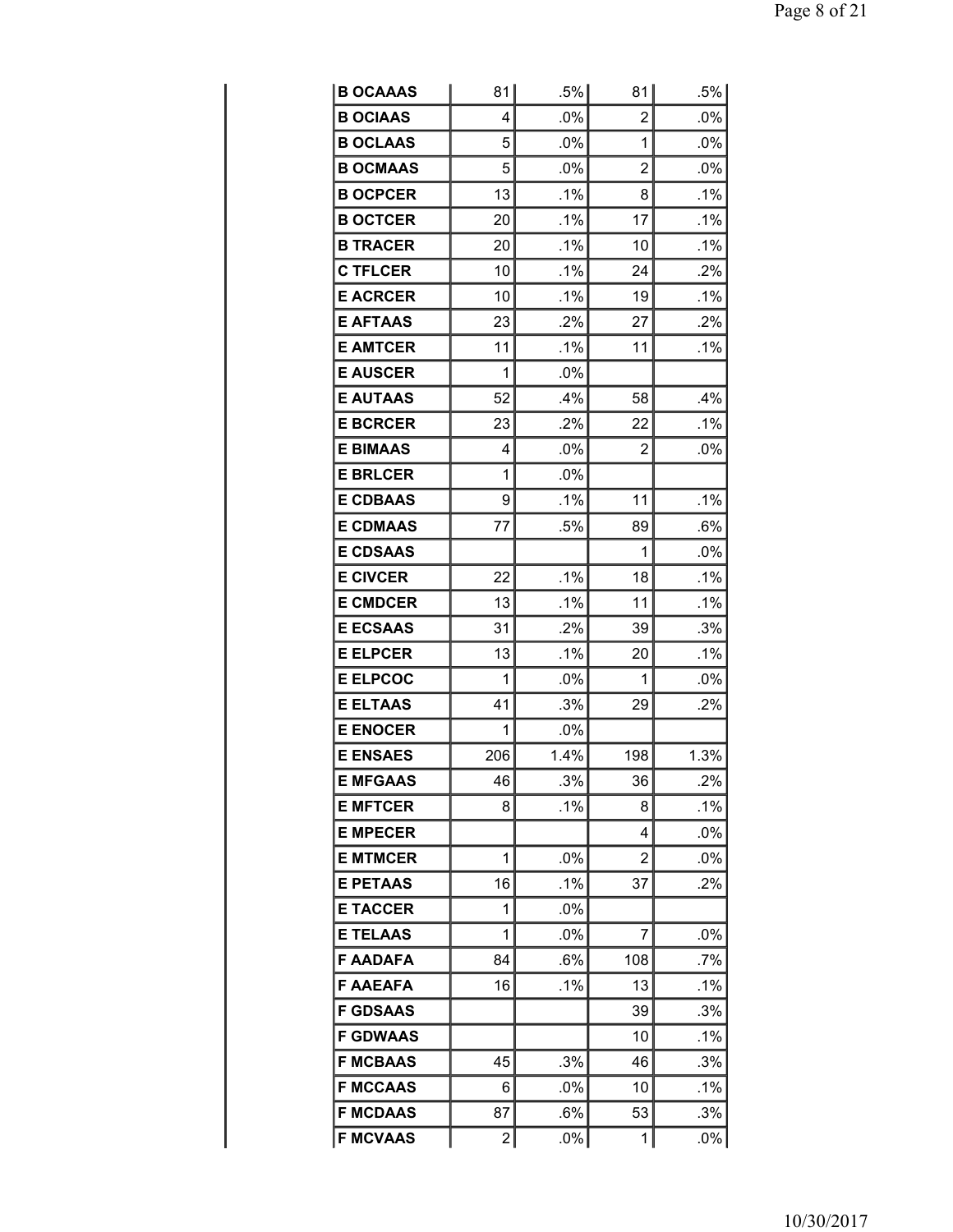| <b>F MSEAFA</b> | 25             | .2%     | 21             | $.1\%$ |
|-----------------|----------------|---------|----------------|--------|
| <b>F MSPAFA</b> | 24             | .2%     | 32             | $.2\%$ |
| <b>G DASCER</b> | 7              | $.0\%$  |                |        |
| <b>G DHGAAS</b> | 63             | .4%     | 67             | .4%    |
| <b>G EMAAOP</b> |                |         | 1              | .0%    |
| <b>G EMACER</b> | 5              | $.0\%$  | 3              | .0%    |
| <b>G MSGCER</b> |                |         | 7              | $.0\%$ |
| <b>G NASCER</b> | 73             | .5%     | 49             | .3%    |
| <b>G NURAAS</b> | 100            | .7%     | 65             | $.4\%$ |
| <b>G NURCER</b> | 103            | .7%     | 154            | 1.0%   |
| <b>G OTAAAS</b> | 30             | $.2\%$  | 30             | $.2\%$ |
| <b>G RTTAAS</b> | 36             | .2%     | 28             | .2%    |
| G SLPAAS        | 10             | $.1\%$  | 4              | $.0\%$ |
| <b>G SURAAS</b> |                |         | 3              | .0%    |
| <b>G SURCER</b> | 15             | $.1\%$  | 33             | $.2\%$ |
| <b>G VTTAAS</b> | 70             | .5%     | 69             | .5%    |
| <b>G XRAAAS</b> | 29             | .2%     | 30             | $.2\%$ |
| <b>H GAAAA</b>  | 2027           | 13.8%   | 2121           | 13.9%  |
| <b>H GAACE</b>  | 3259           | 22.1%   | 3367           | 22.1%  |
| <b>M CGRCER</b> | $\overline{2}$ | $.0\%$  | 1              | $.0\%$ |
| <b>M CISCER</b> | 13             | $.1\%$  | 8              | $.1\%$ |
| <b>M CNAAAS</b> | 178            | 1.2%    | 97             | .6%    |
| <b>M CNTCER</b> | 5              | $.0\%$  | $\overline{2}$ | $.0\%$ |
| <b>M MSNCER</b> | 7              | .0%     | 5              | $.0\%$ |
| <b>M NETCER</b> | 16             | $.1\%$  | 6              | $.0\%$ |
| <b>M NETCOC</b> | 3              | $.0\%$  |                |        |
| <b>MOOSCER</b>  | 13             | .1%     | 6              | .0%    |
| <b>MOOSCOC</b>  | $\overline{2}$ | .0%     |                |        |
| <b>M VCGAAS</b> | 2              | .0%     | 2              | $.0\%$ |
| <b>M VGAAAS</b> | 26             | $.2\%$  | 15             | .1%    |
| <b>M VGPAAS</b> | 15             | .1%     | 8              | .1%    |
| <b>M VWPAAS</b> | 12             | $.1\%$  | 6              | .0%    |
| <b>M WSAAAS</b> | 12             | $.1\%$  | 4              | .0%    |
| <b>M WSDAAS</b> | 40             | .3%     | 22             | .1%    |
| <b>M WSMCER</b> | 15             | .1%     | 5              | .0%    |
| <b>M WSPAAS</b> | 38             | $.3\%$  | 19             | .1%    |
| <b>MET 50</b>   | 2              | $.0\%$  |                |        |
| <b>N ASGAS</b>  | 1785           | 12.1%   | 1975           | 13.0%  |
| OCCUP019        | 33             | .2%     | 34             | $.2\%$ |
| OCCUP069        | 17             | $.1\%$  | 36             | .2%    |
| OCCUP079        | 999            | $6.8\%$ | 969            | 6.4%   |
|                 |                |         |                |        |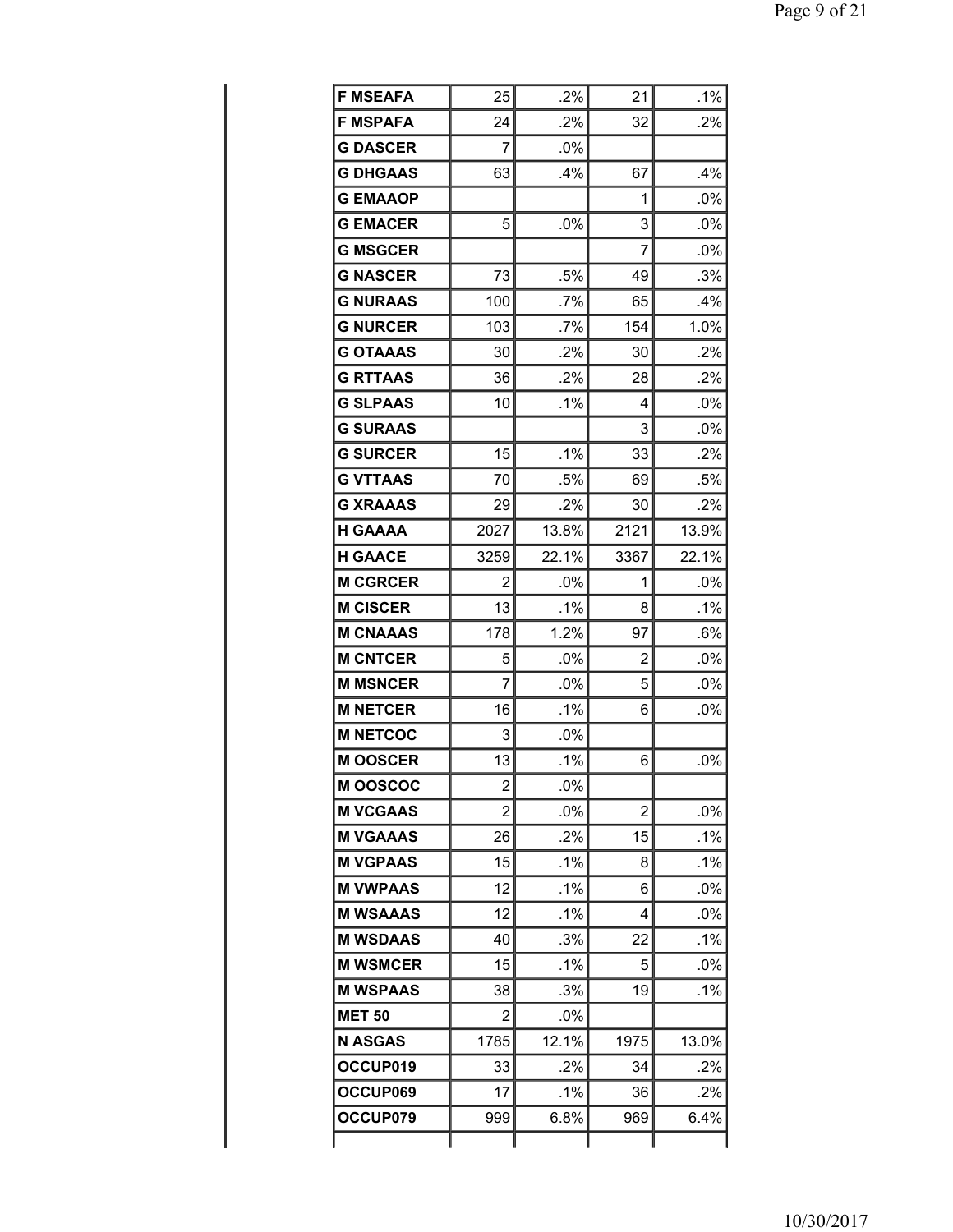| <b>OCCUP089</b> | 8   | .1%    | 9              | .1%    |
|-----------------|-----|--------|----------------|--------|
| OCCUP109        | 12  | .1%    | 10             | .1%    |
| OCCUP159        | 27  | $.2\%$ | 23             | $.2\%$ |
| OCCUP179        | 514 | 3.5%   | 660            | 4.3%   |
| OCCUP200        | 53  | .4%    | 37             | .2%    |
| OCCUP210        | 75  | .5%    | 77             | .5%    |
| OCCUP439        | 15  | $.1\%$ | 6              | $.0\%$ |
| OCCUP449        | 11  | $.1\%$ | 15             | .1%    |
| OCCUP469        | 7   | .0%    | 14             | $.1\%$ |
| OCCUP479        | 74  | .5%    | 100            | .7%    |
| OCCUP489        | 75  | .5%    | 23             | $.2\%$ |
| <b>R NURAAS</b> | 9   | .1%    | 7              | .0%    |
| <b>S CDACER</b> | 12  | $.1\%$ | 12             | $.1\%$ |
| <b>S CHDAAS</b> | 106 | $.7\%$ | 113            | .7%    |
| <b>S CJSAAS</b> | 128 | .9%    | 136            | .9%    |
| <b>S FSTAAS</b> | 42  | .3%    | 48             | .3%    |
| <b>S FSTCER</b> | 1   | .0%    | $\overline{2}$ | .0%    |
| <b>S HSTAAS</b> | 80  | .5%    | 83             | .5%    |
| <b>T CGICER</b> |     |        | 3              | .0%    |
| <b>T CGRCER</b> |     |        | 2              | .0%    |
| <b>T CISCER</b> |     |        | 16             | .1%    |
| <b>T CMSAAS</b> |     |        | 35             | $.2\%$ |
| <b>T CNAAAS</b> |     |        | 59             | $.4\%$ |
| <b>T CNTCER</b> |     |        | 1              | .0%    |
| <b>T CPLAAS</b> |     |        | 18             | .1%    |
| <b>T CPMAAS</b> |     |        | 23             | $.2\%$ |
| <b>T CSMCER</b> |     |        | 7              | .0%    |
| <b>T CSSAAS</b> |     |        | 17             | .1%    |
| <b>TLINCER</b>  |     |        | 3              | $.0\%$ |
| <b>T MSNCER</b> |     |        | 2              | .0%    |
| <b>T MSOCER</b> |     |        | 6              | $.0\%$ |
| <b>T NETCER</b> |     |        | 8              | $.1\%$ |
| <b>TOOSCER</b>  |     |        | 9              | $.1\%$ |
| <b>T VGAAAS</b> |     |        | 27             | $.2\%$ |
| <b>T VGPAAS</b> |     |        | 10             | .1%    |
| <b>T VGWCER</b> |     |        | 5              | .0%    |
| <b>T WSAAAS</b> |     |        | 3              | $.0\%$ |
| <b>T WSDAAS</b> |     |        | 17             | .1%    |
| <b>T WSMCER</b> |     |        | 7              | .0%    |
| <b>T WSPAAS</b> |     |        | 14             | .1%    |
| <b>VOCSK160</b> | 435 | 3.0%   | 395            | 2.6%   |
| <b>VOCSK161</b> | 399 | 2.7%   | 425            | 2.8%   |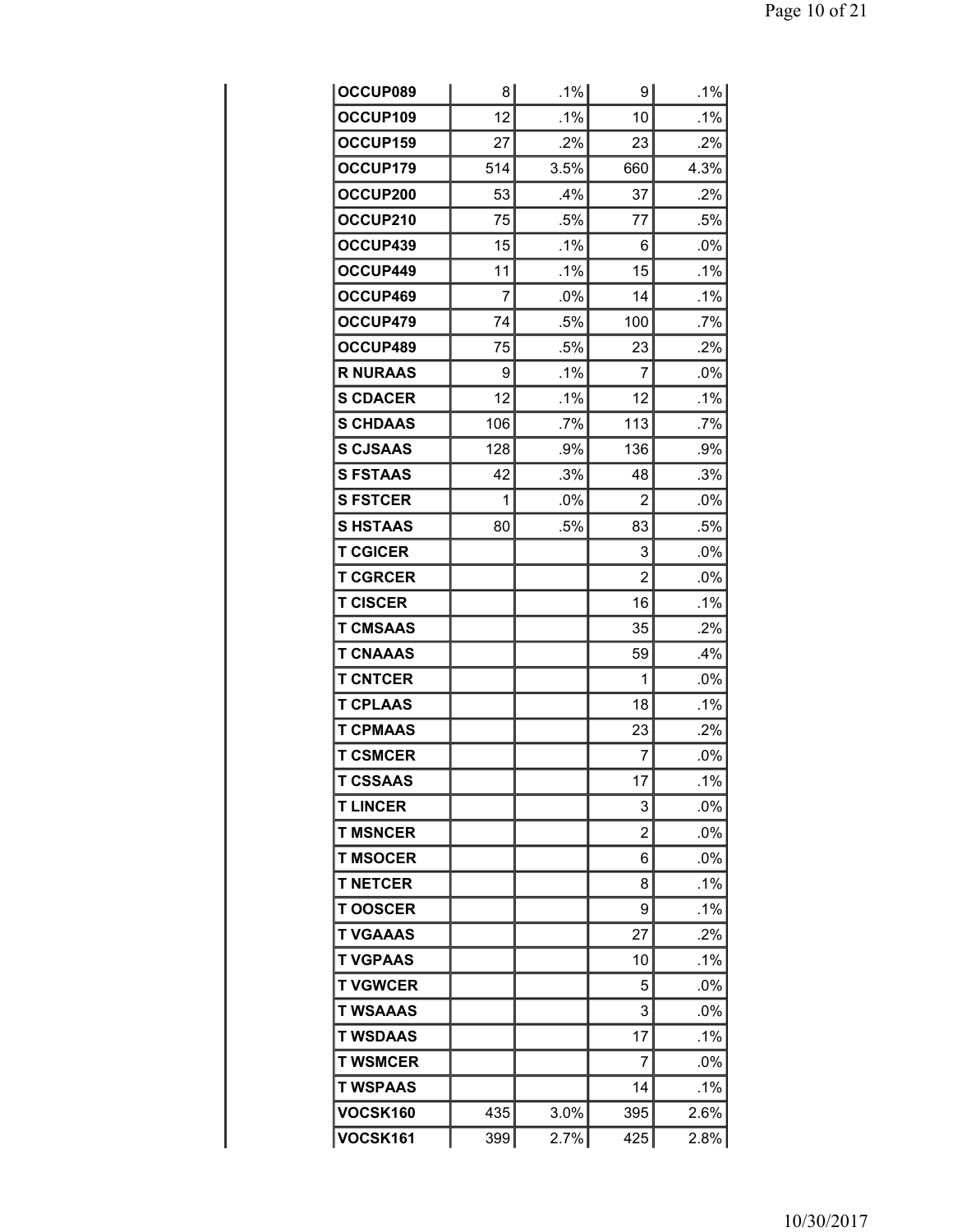|                                                                                                              | Y ABBCE         | 361   | 2.4%   | 349   | 2.3%   |  |
|--------------------------------------------------------------------------------------------------------------|-----------------|-------|--------|-------|--------|--|
|                                                                                                              | Y ABICE         | 316   | 2.1%   | 343   | 2.2%   |  |
|                                                                                                              | <b>Y ASACE</b>  | 527   | 3.6%   | 494   | 3.2%   |  |
|                                                                                                              | <b>Y ELACE</b>  | 26    | $.2\%$ | 14    | .1%    |  |
|                                                                                                              | <b>Y ELBCE</b>  | 50    | $.3\%$ | 22    | .1%    |  |
|                                                                                                              | <b>Y ELICE</b>  | 32    | $.2\%$ | 27    | .2%    |  |
|                                                                                                              | <b>Y GSUAGS</b> | 365   | 2.5%   | 348   | 2.3%   |  |
| <b>Total</b>                                                                                                 |                 | 14737 | 100.0% | 15248 | 100.0% |  |
| Source:n:\\\iccb\a1\a1fy02.sps<br>Prepared by the Office of Institutional Research and Evaluation; 15 Aug 02 |                 |       |        |       |        |  |

## **Annual Enrollment (A1) - FY 01 & 02 Degree Completion Data**

|                                      |                                  | <b>FISCAL YR</b> |                           |                |        |
|--------------------------------------|----------------------------------|------------------|---------------------------|----------------|--------|
|                                      |                                  | 2001             |                           | 2002           |        |
|                                      |                                  | Count l          | Col %                     | Count          | Col %  |
|                                      | DID NOT complete a program       | 13693            |                           | 92.9% 13967    | 91.6%  |
| <b>TYPE OF COMPLETION</b>            | <b>Graduate completer</b>        | 795              | 5.4%                      | 805            | 5.3%   |
|                                      | <b>GED completer</b>             | 61               | .4%                       | 149            | 1.0%   |
|                                      | <b>Other ABE/ESL Advancement</b> | 188              | 1.3%                      | 327            | 2.1%   |
| Total                                |                                  |                  | 14737 100.0% 15248 100.0% |                |        |
|                                      | Did Not Complete a Curriculum    | 13754            |                           | 93.3% 13967    | 91.6%  |
| <b>Term Graduated 1st Curriculum</b> | <b>Summer Term</b>               | 165              | 1.1%                      | 221            | 1.4%   |
|                                      | <b>Fall Term</b>                 | 386              | 2.6%                      | 601            | 3.9%   |
|                                      | <b>Spring Term</b>               | 432              | 2.9%                      | 459            | 3.0%   |
| <b>Total</b>                         |                                  | 14737            | 100.0% 15248              |                | 100.0% |
|                                      | Did Not Complete a Curriculum    | 14717            |                           | 99.9% 15232    | 99.9%  |
|                                      | <b>Summer Term</b>               | $\overline{2}$   | .0%                       |                |        |
| <b>Term Graduated 2nd Curriculum</b> | <b>Fall Term</b>                 | 4                | .0%                       | $\overline{2}$ | .0%    |
|                                      | <b>Spring Term</b>               | 14               | .1%                       | 14             | .1%    |
| <b>Total</b>                         |                                  |                  | 14737 100.0% 15248        |                | 100.0% |
| <b>Term Graduated 3rd Curriculum</b> | Did Not Complete a Curriculum    | 14737            | 100.0%                    | 15247          | 100.0% |
|                                      | <b>Fall Term</b>                 |                  |                           | 1              | .0%    |
| Total                                |                                  |                  | 14737 100.0% 15248 100.0% |                |        |
| <b>PRIMARY PROGRAM</b>               |                                  | 13693            | 92.9%                     | 13967          | 91.6%  |
| <b>COMPLETED</b>                     | <b>B ABLAAS</b>                  |                  |                           | 2              | $.0\%$ |
|                                      | <b>B ABMAAS</b>                  | 8                | .1%                       | 11             | .1%    |
|                                      | <b>B ABTAAS</b>                  |                  |                           | 1              | .0%    |
|                                      | <b>B ACCAAS</b>                  | 19               | .1%                       | 10             | .1%    |
|                                      | <b>B ACCCER</b>                  | 3                | .0%                       | 4              | .0%    |
|                                      | <b>B CMSAAS</b>                  | 12               | .1%                       | 13             | .1%    |
|                                      | <b>B CPLAAS</b>                  | 5                | .0%                       | 4              | .0%    |
|                                      |                                  |                  |                           |                |        |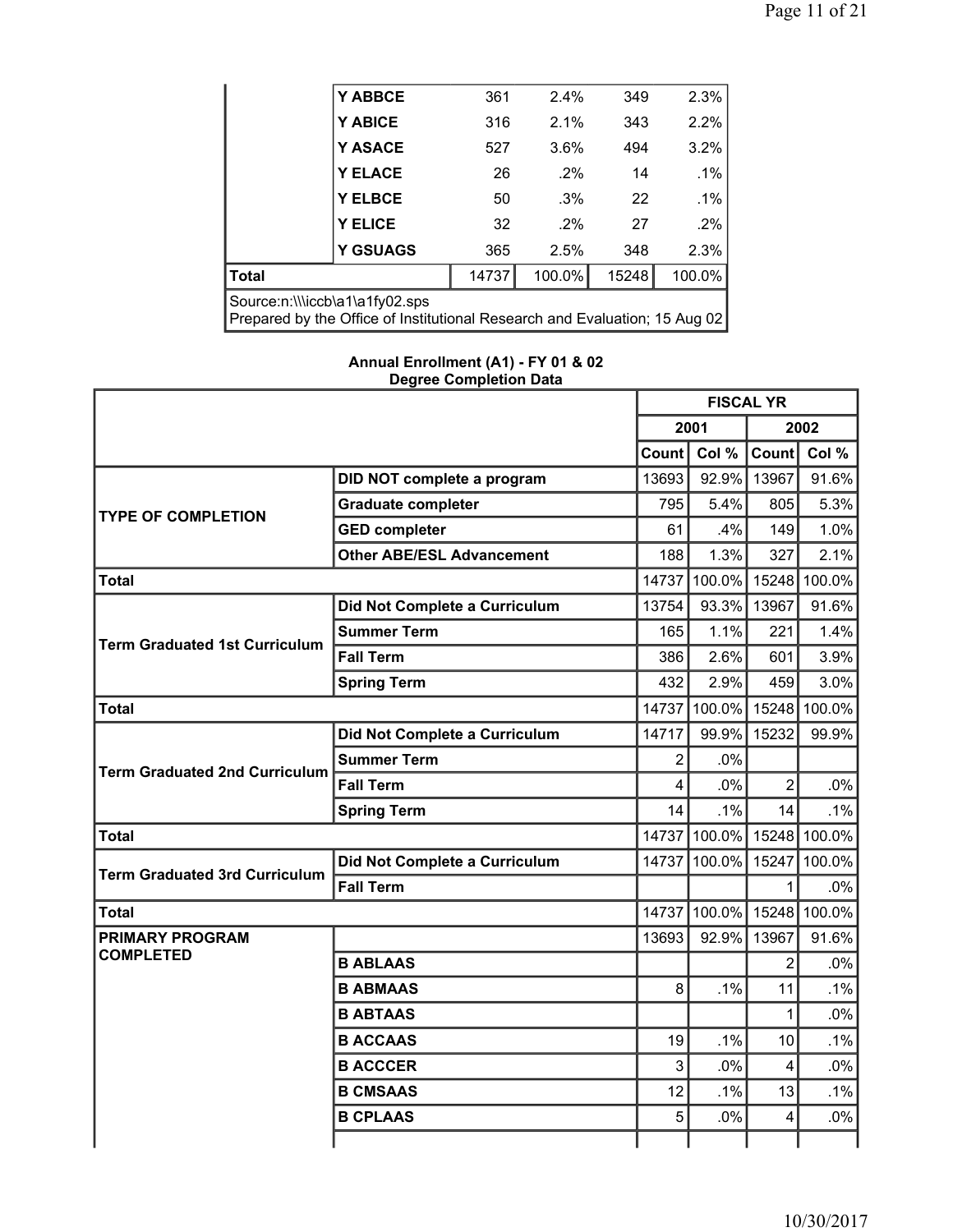| <b>B CPMAAS</b> | 8              | .1%    | 71             | .0%    |
|-----------------|----------------|--------|----------------|--------|
| <b>B CSMCER</b> | 6              | $.0\%$ |                |        |
| <b>B CSSAAS</b> | $\overline{2}$ | .0%    | 1              | .0%    |
| <b>B EQMAAS</b> | 6              | $.0\%$ | 1              | .0%    |
| <b>B EQMCER</b> | 1              | $.0\%$ | 1              | .0%    |
| <b>B HIHAAS</b> | 4              | .0%    |                |        |
| <b>B HIMCER</b> |                |        | 1              | .0%    |
| <b>B HIRAAS</b> | 2              | $.0\%$ | 3              | .0%    |
| <b>B INDCER</b> | 3              | .0%    | 4              | .0%    |
| <b>BIPRCER</b>  | 3              | .0%    | 2              | .0%    |
| <b>B MGTAAS</b> | 20             | .1%    | 22             | .1%    |
| <b>B MKTAAS</b> | 2              | $.0\%$ | 3              | .0%    |
| <b>B OCAAAS</b> | 6              | $.0\%$ | 14             | .1%    |
| <b>B OCIAAS</b> | 1              | .0%    | 1              | .0%    |
| <b>B OCMAAS</b> | 1              | .0%    |                |        |
| <b>B OCPCER</b> | 5              | $.0\%$ |                |        |
| <b>B OCTCER</b> | 5              | .0%    | $\overline{2}$ | .0%    |
| <b>B TRACER</b> | 6              | .0%    | 3              | .0%    |
| <b>C TFLCER</b> | 1              | .0%    | 8              | $.1\%$ |
| <b>E ACRCER</b> | 1              | $.0\%$ | 1              | .0%    |
| <b>E AFTAAS</b> | 7              | $.0\%$ | 7              | .0%    |
| <b>E AMTCER</b> | 1              | .0%    |                |        |
| <b>E AUTAAS</b> | 7              | $.0\%$ | 6              | .0%    |
| <b>E BCRCER</b> |                |        | 3              | .0%    |
| <b>E BIMAAS</b> |                |        | 1              | .0%    |
| <b>E CDMAAS</b> | 14             | .1%    | 6              | .0%    |
| <b>E CITAAS</b> | 1              | .0%    |                |        |
| <b>E CIVCER</b> | 4              | $.0\%$ | 5              | $.0\%$ |
| <b>E CMDCER</b> | 3              | .0%    | $\overline{2}$ | .0%    |
| <b>E ECSAAS</b> | 3              | .0%    | 3              | .0%    |
| <b>E ELPCER</b> | 3              | $.0\%$ | 9              | .1%    |
| <b>E ELTAAS</b> |                |        | 1              | .0%    |
| <b>E ENOCER</b> |                |        | 1              | .0%    |
| <b>E ENSAES</b> | 26             | .2%    | 14             | .1%    |
| <b>E MFGAAS</b> | 8              | $.1\%$ | 5              | .0%    |
| <b>E MPECER</b> | $\overline{2}$ | .0%    | 1              | $.0\%$ |
| <b>E MTMCER</b> |                |        | 1              | .0%    |
| <b>E PETAAS</b> |                |        | 2              | .0%    |
| <b>E TACCER</b> | 1              | $.0\%$ |                |        |
| <b>F AADAFA</b> | 8              | $.1\%$ | 6              | .0%    |
| <b>F AAEAFA</b> | 3              | .0%    | 1              | .0%    |
| <b>F GDSAAS</b> |                |        | 1              | $.0\%$ |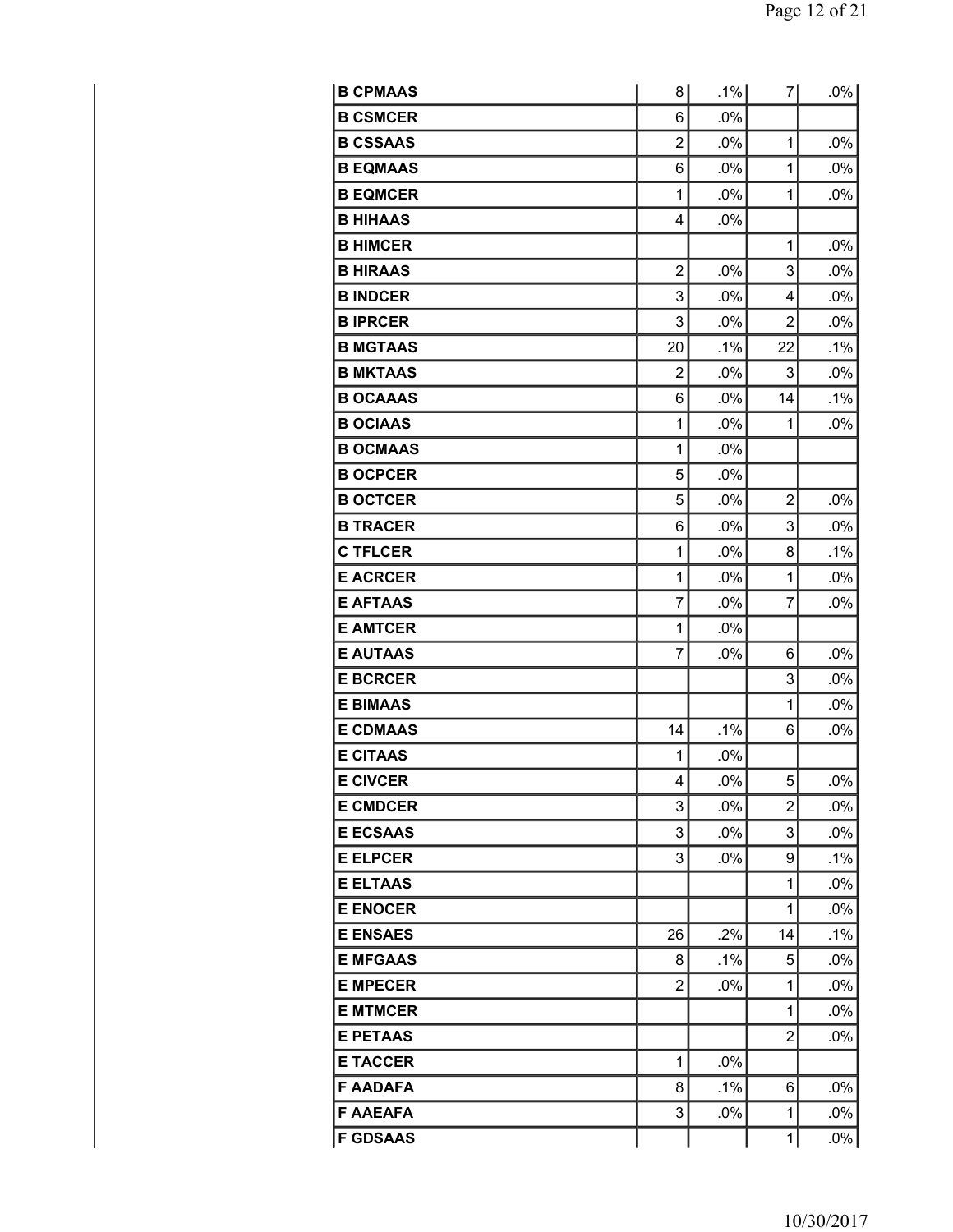| <b>F MCBAAS</b> | 3              | .0%    | 5              | .0%    |
|-----------------|----------------|--------|----------------|--------|
| <b>F MCDAAS</b> | 9              | $.1\%$ | 8              | $.1\%$ |
| <b>F MSEAFA</b> | 1              | .0%    | $\overline{2}$ | .0%    |
| <b>F MSPAFA</b> |                |        | $\mathbf{1}$   | .0%    |
| <b>G DASCER</b> | 7              | .0%    |                |        |
| <b>G DHGAAS</b> | 28             | .2%    | 28             | .2%    |
| <b>G NURAAS</b> | 44             | .3%    | 35             | .2%    |
| <b>G NURCER</b> | 6              | .0%    |                |        |
| <b>G OTAAAS</b> | 12             | .1%    | 11             | $.1\%$ |
| <b>G RTTAAS</b> | 15             | .1%    | 11             | .1%    |
| <b>G SURAAS</b> |                |        | $\overline{2}$ | .0%    |
| <b>G SURCER</b> |                |        | 6              | .0%    |
| <b>G VTTAAS</b> | 27             | .2%    | 29             | .2%    |
| <b>G XRAAAS</b> | 11             | .1%    | 12             | .1%    |
| <b>H GAAAA</b>  | 179            | 1.2%   | 174            | 1.1%   |
| <b>M CGRCER</b> | 1              | .0%    |                |        |
| <b>M CNAAAS</b> | 9              | $.1\%$ | 5              | .0%    |
| <b>M NETCER</b> | 3              | $.0\%$ |                |        |
| <b>M OOSCER</b> | 3              | .0%    | $\overline{2}$ | .0%    |
| <b>M WSAAAS</b> |                |        | $\mathbf{1}$   | .0%    |
| <b>M WSDAAS</b> | 1              | .0%    | 2              | .0%    |
| <b>M WSMCER</b> | 3              | .0%    | 3              | .0%    |
| <b>M WSPAAS</b> | $\overline{2}$ | .0%    | $\overline{2}$ | .0%    |
| <b>MET 50</b>   | $\overline{2}$ | .0%    |                |        |
| <b>N ASGAS</b>  | 154            | 1.0%   | 195            | 1.3%   |
| <b>R NURAAS</b> | 2              | .0%    | 1              | $.0\%$ |
| <b>S CDACER</b> | 4              | .0%    | 4              | .0%    |
| <b>S CHDAAS</b> | 9              | $.1\%$ | 9              | $.1\%$ |
| <b>S CJSAAS</b> | 10             | .1%    | 11             | .1%    |
| <b>S FSTAAS</b> | 8              | $.1\%$ | 4              | $.0\%$ |
| <b>SHSTAAS</b>  | 7              | .0%    | $\overline{2}$ | .0%    |
| <b>T CGICER</b> |                |        | $\overline{2}$ | $.0\%$ |
| <b>T CGRCER</b> |                |        | $\mathbf{1}$   | $.0\%$ |
| <b>T CISCER</b> |                |        | $\mathbf{1}$   | .0%    |
| <b>T CNAAAS</b> |                |        | $\overline{2}$ | $.0\%$ |
| <b>T CPMAAS</b> |                |        | 3              | $.0\%$ |
| <b>T CSSAAS</b> |                |        | 3              | .0%    |
| <b>T NETCER</b> |                |        | $\overline{2}$ | $.0\%$ |
| <b>TOOSCER</b>  |                |        | 4              | $.0\%$ |
| <b>T VGWCER</b> |                |        | $\mathbf{1}$   | $.0\%$ |
| <b>T WSMCER</b> |                |        | 1              | $.0\%$ |
|                 |                |        |                |        |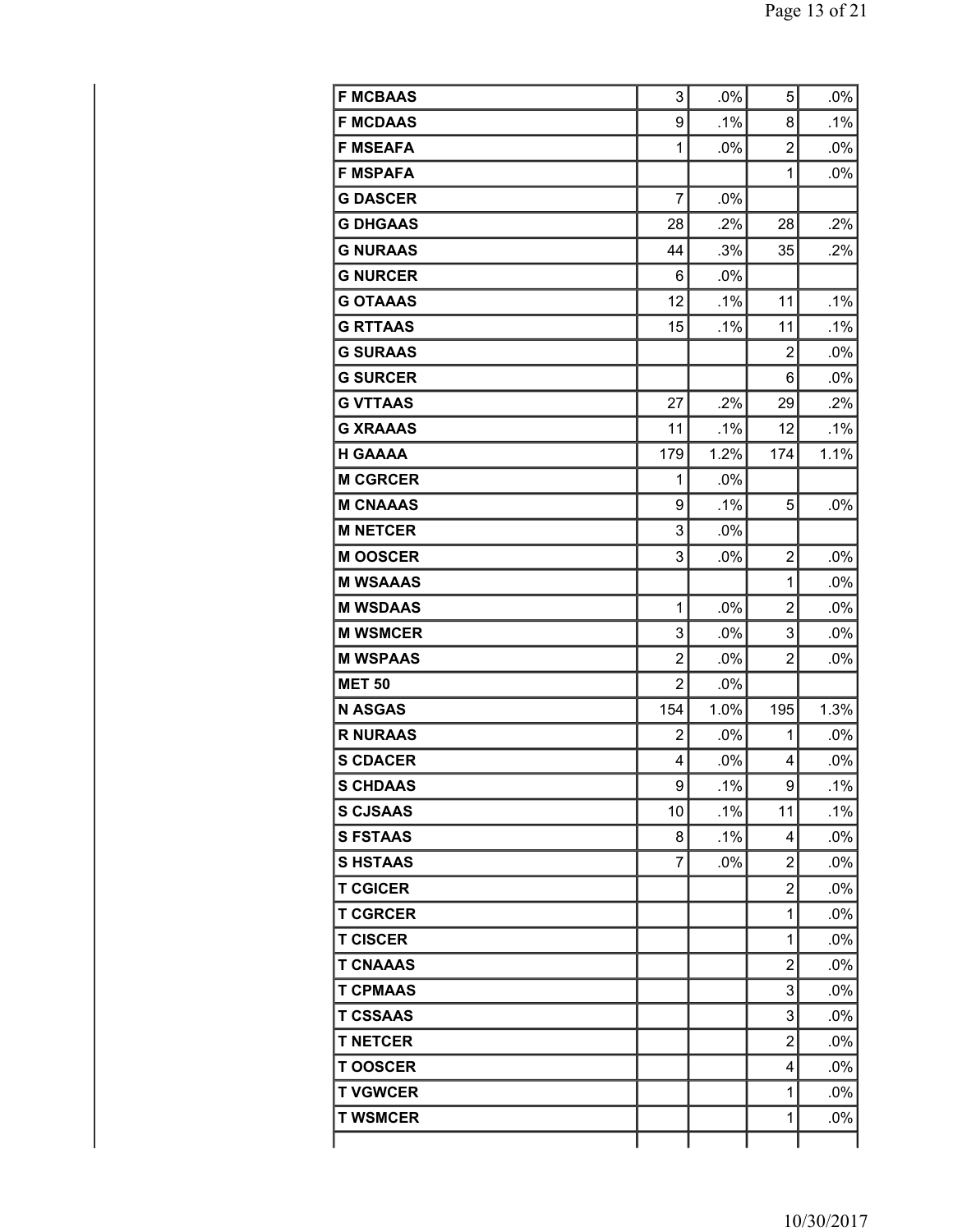| .8%<br>.7%<br>Y ABICE<br>120<br>112<br>Y ASACE<br>61<br>.4%<br>1.0%<br>149<br><b>Y ELBCE</b><br>9<br>$.1\%$<br>111<br>$.7\%$<br><b>Y ELICE</b><br>13<br>.1%<br>.3%<br>51<br>.1%<br>26<br>.2%<br><b>Y GSUAGS</b><br>14<br>100.0%<br>14737<br>15248<br>100.0%<br><b>Total</b><br>2.0%<br>Gen Assoc/AGS, ALS, AGS<br>1.8%<br>14<br>26<br><b>Bac Transfer/AA, AS</b><br>46.7%<br>30.7%<br>371<br>393<br>51.6%<br>30.1%<br>Occup/Technical<br>410<br>386<br><b>PCS/1st Curriculum</b><br><b>Adult Basic Education</b><br>12.9%<br>165<br>11.6%<br><b>Adult Secondary Education</b><br>149<br><b>English As A Second Language</b><br>12.6%<br>162<br>795 100.0%<br>100.0%<br><b>Total</b><br>1281<br><b>Agric Bus &amp; Mngment, General</b><br>8<br>1.0%<br><b>CIP/1st Curriculum</b><br>11<br>.9%<br><b>Agric Mechanization, General</b><br>.1%<br>$\overline{7}$<br><b>Agric Animal Husbndry &amp; Prod Mgt</b><br>$\overline{2}$<br>.2%<br>.9%<br><b>Landscaping Operations and</b><br>.2%<br>2<br><b>Management</b><br>$\overline{2}$<br>3<br><b>General Selling Skills &amp; Sales Op</b><br>.3%<br>.2%<br>6<br>3<br>.2%<br><b>Travel Serv Marktg Operations</b><br>$.8\%$<br>3<br>5<br><b>Radio &amp; TV Broadcasting</b><br>.4%<br>.4%<br>Food & Bevrg/Restrnt Op Mgr<br>$\overline{2}$<br>.3%<br>3<br>$.2\%$<br><b>Art Teacher Education</b><br>3<br>.4%<br>.1%<br>1<br>$\overline{2}$<br>.1%<br>$.2\%$<br><b>Music Education - AFA</b><br>1<br>1<br>.1%<br>8<br>$.6\%$<br><b>Teaching English as a Second Language</b><br>3.3%<br>1.1%<br><b>Engineering Science</b><br>26<br>14<br>Elctrcl, Elctronic & Comm Eng Tech<br>1<br>.1%<br><b>Biomedical EquipmentTech</b><br>1<br>5<br><b>Computer Maintenance Tech</b><br>.6%<br>.3%<br>4<br><b>Manufacturing Technology</b><br>1.0%<br>5<br>.4%<br>8<br><b>Computer-aided Design</b><br>4<br>.5%<br>5<br>$.4\%$<br><b>Child Care Provider/Asst</b><br>1.6%<br>1.0%<br>13<br>13<br><b>Curric desig for AA &amp; AA&amp;S</b><br>179<br>22.5%<br>13.6%<br>174<br><b>Curric desig for AGS AGE &amp; ALS</b><br>1.8%<br>2.0%<br>14<br>26<br>15.2%<br><b>Biol &amp; Physical Sciences</b><br>19.4%<br>154<br>195<br><b>Low ABE</b><br>53<br>4.1%<br>8.7%<br><b>High ABE</b><br>112<br><b>High ASE</b><br>11.6%<br>149<br><b>Beginning ESL</b><br>8.7%<br>111<br><b>Intermediate ESL</b><br>4.0%<br>51<br>1.3%<br><b>Law Enforcmnt/Police Science</b><br>.9%<br>10<br>11 | <b>Y ABBCE</b> | 46 | .3% | 53 | .3%    |
|----------------------------------------------------------------------------------------------------------------------------------------------------------------------------------------------------------------------------------------------------------------------------------------------------------------------------------------------------------------------------------------------------------------------------------------------------------------------------------------------------------------------------------------------------------------------------------------------------------------------------------------------------------------------------------------------------------------------------------------------------------------------------------------------------------------------------------------------------------------------------------------------------------------------------------------------------------------------------------------------------------------------------------------------------------------------------------------------------------------------------------------------------------------------------------------------------------------------------------------------------------------------------------------------------------------------------------------------------------------------------------------------------------------------------------------------------------------------------------------------------------------------------------------------------------------------------------------------------------------------------------------------------------------------------------------------------------------------------------------------------------------------------------------------------------------------------------------------------------------------------------------------------------------------------------------------------------------------------------------------------------------------------------------------------------------------------------------------------------------------------------------------------------------------------------------------------------------------------------------------------------------------------------------------------------------------------------------------------------------------------------------------------------------------|----------------|----|-----|----|--------|
|                                                                                                                                                                                                                                                                                                                                                                                                                                                                                                                                                                                                                                                                                                                                                                                                                                                                                                                                                                                                                                                                                                                                                                                                                                                                                                                                                                                                                                                                                                                                                                                                                                                                                                                                                                                                                                                                                                                                                                                                                                                                                                                                                                                                                                                                                                                                                                                                                      |                |    |     |    |        |
|                                                                                                                                                                                                                                                                                                                                                                                                                                                                                                                                                                                                                                                                                                                                                                                                                                                                                                                                                                                                                                                                                                                                                                                                                                                                                                                                                                                                                                                                                                                                                                                                                                                                                                                                                                                                                                                                                                                                                                                                                                                                                                                                                                                                                                                                                                                                                                                                                      |                |    |     |    |        |
|                                                                                                                                                                                                                                                                                                                                                                                                                                                                                                                                                                                                                                                                                                                                                                                                                                                                                                                                                                                                                                                                                                                                                                                                                                                                                                                                                                                                                                                                                                                                                                                                                                                                                                                                                                                                                                                                                                                                                                                                                                                                                                                                                                                                                                                                                                                                                                                                                      |                |    |     |    |        |
|                                                                                                                                                                                                                                                                                                                                                                                                                                                                                                                                                                                                                                                                                                                                                                                                                                                                                                                                                                                                                                                                                                                                                                                                                                                                                                                                                                                                                                                                                                                                                                                                                                                                                                                                                                                                                                                                                                                                                                                                                                                                                                                                                                                                                                                                                                                                                                                                                      |                |    |     |    |        |
|                                                                                                                                                                                                                                                                                                                                                                                                                                                                                                                                                                                                                                                                                                                                                                                                                                                                                                                                                                                                                                                                                                                                                                                                                                                                                                                                                                                                                                                                                                                                                                                                                                                                                                                                                                                                                                                                                                                                                                                                                                                                                                                                                                                                                                                                                                                                                                                                                      |                |    |     |    |        |
|                                                                                                                                                                                                                                                                                                                                                                                                                                                                                                                                                                                                                                                                                                                                                                                                                                                                                                                                                                                                                                                                                                                                                                                                                                                                                                                                                                                                                                                                                                                                                                                                                                                                                                                                                                                                                                                                                                                                                                                                                                                                                                                                                                                                                                                                                                                                                                                                                      |                |    |     |    |        |
|                                                                                                                                                                                                                                                                                                                                                                                                                                                                                                                                                                                                                                                                                                                                                                                                                                                                                                                                                                                                                                                                                                                                                                                                                                                                                                                                                                                                                                                                                                                                                                                                                                                                                                                                                                                                                                                                                                                                                                                                                                                                                                                                                                                                                                                                                                                                                                                                                      |                |    |     |    |        |
|                                                                                                                                                                                                                                                                                                                                                                                                                                                                                                                                                                                                                                                                                                                                                                                                                                                                                                                                                                                                                                                                                                                                                                                                                                                                                                                                                                                                                                                                                                                                                                                                                                                                                                                                                                                                                                                                                                                                                                                                                                                                                                                                                                                                                                                                                                                                                                                                                      |                |    |     |    |        |
|                                                                                                                                                                                                                                                                                                                                                                                                                                                                                                                                                                                                                                                                                                                                                                                                                                                                                                                                                                                                                                                                                                                                                                                                                                                                                                                                                                                                                                                                                                                                                                                                                                                                                                                                                                                                                                                                                                                                                                                                                                                                                                                                                                                                                                                                                                                                                                                                                      |                |    |     |    |        |
|                                                                                                                                                                                                                                                                                                                                                                                                                                                                                                                                                                                                                                                                                                                                                                                                                                                                                                                                                                                                                                                                                                                                                                                                                                                                                                                                                                                                                                                                                                                                                                                                                                                                                                                                                                                                                                                                                                                                                                                                                                                                                                                                                                                                                                                                                                                                                                                                                      |                |    |     |    |        |
|                                                                                                                                                                                                                                                                                                                                                                                                                                                                                                                                                                                                                                                                                                                                                                                                                                                                                                                                                                                                                                                                                                                                                                                                                                                                                                                                                                                                                                                                                                                                                                                                                                                                                                                                                                                                                                                                                                                                                                                                                                                                                                                                                                                                                                                                                                                                                                                                                      |                |    |     |    |        |
|                                                                                                                                                                                                                                                                                                                                                                                                                                                                                                                                                                                                                                                                                                                                                                                                                                                                                                                                                                                                                                                                                                                                                                                                                                                                                                                                                                                                                                                                                                                                                                                                                                                                                                                                                                                                                                                                                                                                                                                                                                                                                                                                                                                                                                                                                                                                                                                                                      |                |    |     |    |        |
|                                                                                                                                                                                                                                                                                                                                                                                                                                                                                                                                                                                                                                                                                                                                                                                                                                                                                                                                                                                                                                                                                                                                                                                                                                                                                                                                                                                                                                                                                                                                                                                                                                                                                                                                                                                                                                                                                                                                                                                                                                                                                                                                                                                                                                                                                                                                                                                                                      |                |    |     |    |        |
|                                                                                                                                                                                                                                                                                                                                                                                                                                                                                                                                                                                                                                                                                                                                                                                                                                                                                                                                                                                                                                                                                                                                                                                                                                                                                                                                                                                                                                                                                                                                                                                                                                                                                                                                                                                                                                                                                                                                                                                                                                                                                                                                                                                                                                                                                                                                                                                                                      |                |    |     |    |        |
|                                                                                                                                                                                                                                                                                                                                                                                                                                                                                                                                                                                                                                                                                                                                                                                                                                                                                                                                                                                                                                                                                                                                                                                                                                                                                                                                                                                                                                                                                                                                                                                                                                                                                                                                                                                                                                                                                                                                                                                                                                                                                                                                                                                                                                                                                                                                                                                                                      |                |    |     |    |        |
|                                                                                                                                                                                                                                                                                                                                                                                                                                                                                                                                                                                                                                                                                                                                                                                                                                                                                                                                                                                                                                                                                                                                                                                                                                                                                                                                                                                                                                                                                                                                                                                                                                                                                                                                                                                                                                                                                                                                                                                                                                                                                                                                                                                                                                                                                                                                                                                                                      |                |    |     |    |        |
|                                                                                                                                                                                                                                                                                                                                                                                                                                                                                                                                                                                                                                                                                                                                                                                                                                                                                                                                                                                                                                                                                                                                                                                                                                                                                                                                                                                                                                                                                                                                                                                                                                                                                                                                                                                                                                                                                                                                                                                                                                                                                                                                                                                                                                                                                                                                                                                                                      |                |    |     |    |        |
|                                                                                                                                                                                                                                                                                                                                                                                                                                                                                                                                                                                                                                                                                                                                                                                                                                                                                                                                                                                                                                                                                                                                                                                                                                                                                                                                                                                                                                                                                                                                                                                                                                                                                                                                                                                                                                                                                                                                                                                                                                                                                                                                                                                                                                                                                                                                                                                                                      |                |    |     |    |        |
|                                                                                                                                                                                                                                                                                                                                                                                                                                                                                                                                                                                                                                                                                                                                                                                                                                                                                                                                                                                                                                                                                                                                                                                                                                                                                                                                                                                                                                                                                                                                                                                                                                                                                                                                                                                                                                                                                                                                                                                                                                                                                                                                                                                                                                                                                                                                                                                                                      |                |    |     |    |        |
|                                                                                                                                                                                                                                                                                                                                                                                                                                                                                                                                                                                                                                                                                                                                                                                                                                                                                                                                                                                                                                                                                                                                                                                                                                                                                                                                                                                                                                                                                                                                                                                                                                                                                                                                                                                                                                                                                                                                                                                                                                                                                                                                                                                                                                                                                                                                                                                                                      |                |    |     |    |        |
|                                                                                                                                                                                                                                                                                                                                                                                                                                                                                                                                                                                                                                                                                                                                                                                                                                                                                                                                                                                                                                                                                                                                                                                                                                                                                                                                                                                                                                                                                                                                                                                                                                                                                                                                                                                                                                                                                                                                                                                                                                                                                                                                                                                                                                                                                                                                                                                                                      |                |    |     |    |        |
|                                                                                                                                                                                                                                                                                                                                                                                                                                                                                                                                                                                                                                                                                                                                                                                                                                                                                                                                                                                                                                                                                                                                                                                                                                                                                                                                                                                                                                                                                                                                                                                                                                                                                                                                                                                                                                                                                                                                                                                                                                                                                                                                                                                                                                                                                                                                                                                                                      |                |    |     |    |        |
|                                                                                                                                                                                                                                                                                                                                                                                                                                                                                                                                                                                                                                                                                                                                                                                                                                                                                                                                                                                                                                                                                                                                                                                                                                                                                                                                                                                                                                                                                                                                                                                                                                                                                                                                                                                                                                                                                                                                                                                                                                                                                                                                                                                                                                                                                                                                                                                                                      |                |    |     |    |        |
|                                                                                                                                                                                                                                                                                                                                                                                                                                                                                                                                                                                                                                                                                                                                                                                                                                                                                                                                                                                                                                                                                                                                                                                                                                                                                                                                                                                                                                                                                                                                                                                                                                                                                                                                                                                                                                                                                                                                                                                                                                                                                                                                                                                                                                                                                                                                                                                                                      |                |    |     |    |        |
|                                                                                                                                                                                                                                                                                                                                                                                                                                                                                                                                                                                                                                                                                                                                                                                                                                                                                                                                                                                                                                                                                                                                                                                                                                                                                                                                                                                                                                                                                                                                                                                                                                                                                                                                                                                                                                                                                                                                                                                                                                                                                                                                                                                                                                                                                                                                                                                                                      |                |    |     |    |        |
|                                                                                                                                                                                                                                                                                                                                                                                                                                                                                                                                                                                                                                                                                                                                                                                                                                                                                                                                                                                                                                                                                                                                                                                                                                                                                                                                                                                                                                                                                                                                                                                                                                                                                                                                                                                                                                                                                                                                                                                                                                                                                                                                                                                                                                                                                                                                                                                                                      |                |    |     |    | $.1\%$ |
|                                                                                                                                                                                                                                                                                                                                                                                                                                                                                                                                                                                                                                                                                                                                                                                                                                                                                                                                                                                                                                                                                                                                                                                                                                                                                                                                                                                                                                                                                                                                                                                                                                                                                                                                                                                                                                                                                                                                                                                                                                                                                                                                                                                                                                                                                                                                                                                                                      |                |    |     |    |        |
|                                                                                                                                                                                                                                                                                                                                                                                                                                                                                                                                                                                                                                                                                                                                                                                                                                                                                                                                                                                                                                                                                                                                                                                                                                                                                                                                                                                                                                                                                                                                                                                                                                                                                                                                                                                                                                                                                                                                                                                                                                                                                                                                                                                                                                                                                                                                                                                                                      |                |    |     |    |        |
|                                                                                                                                                                                                                                                                                                                                                                                                                                                                                                                                                                                                                                                                                                                                                                                                                                                                                                                                                                                                                                                                                                                                                                                                                                                                                                                                                                                                                                                                                                                                                                                                                                                                                                                                                                                                                                                                                                                                                                                                                                                                                                                                                                                                                                                                                                                                                                                                                      |                |    |     |    |        |
|                                                                                                                                                                                                                                                                                                                                                                                                                                                                                                                                                                                                                                                                                                                                                                                                                                                                                                                                                                                                                                                                                                                                                                                                                                                                                                                                                                                                                                                                                                                                                                                                                                                                                                                                                                                                                                                                                                                                                                                                                                                                                                                                                                                                                                                                                                                                                                                                                      |                |    |     |    |        |
|                                                                                                                                                                                                                                                                                                                                                                                                                                                                                                                                                                                                                                                                                                                                                                                                                                                                                                                                                                                                                                                                                                                                                                                                                                                                                                                                                                                                                                                                                                                                                                                                                                                                                                                                                                                                                                                                                                                                                                                                                                                                                                                                                                                                                                                                                                                                                                                                                      |                |    |     |    |        |
|                                                                                                                                                                                                                                                                                                                                                                                                                                                                                                                                                                                                                                                                                                                                                                                                                                                                                                                                                                                                                                                                                                                                                                                                                                                                                                                                                                                                                                                                                                                                                                                                                                                                                                                                                                                                                                                                                                                                                                                                                                                                                                                                                                                                                                                                                                                                                                                                                      |                |    |     |    |        |
|                                                                                                                                                                                                                                                                                                                                                                                                                                                                                                                                                                                                                                                                                                                                                                                                                                                                                                                                                                                                                                                                                                                                                                                                                                                                                                                                                                                                                                                                                                                                                                                                                                                                                                                                                                                                                                                                                                                                                                                                                                                                                                                                                                                                                                                                                                                                                                                                                      |                |    |     |    |        |
|                                                                                                                                                                                                                                                                                                                                                                                                                                                                                                                                                                                                                                                                                                                                                                                                                                                                                                                                                                                                                                                                                                                                                                                                                                                                                                                                                                                                                                                                                                                                                                                                                                                                                                                                                                                                                                                                                                                                                                                                                                                                                                                                                                                                                                                                                                                                                                                                                      |                |    |     |    |        |
|                                                                                                                                                                                                                                                                                                                                                                                                                                                                                                                                                                                                                                                                                                                                                                                                                                                                                                                                                                                                                                                                                                                                                                                                                                                                                                                                                                                                                                                                                                                                                                                                                                                                                                                                                                                                                                                                                                                                                                                                                                                                                                                                                                                                                                                                                                                                                                                                                      |                |    |     |    |        |
|                                                                                                                                                                                                                                                                                                                                                                                                                                                                                                                                                                                                                                                                                                                                                                                                                                                                                                                                                                                                                                                                                                                                                                                                                                                                                                                                                                                                                                                                                                                                                                                                                                                                                                                                                                                                                                                                                                                                                                                                                                                                                                                                                                                                                                                                                                                                                                                                                      |                |    |     |    |        |
|                                                                                                                                                                                                                                                                                                                                                                                                                                                                                                                                                                                                                                                                                                                                                                                                                                                                                                                                                                                                                                                                                                                                                                                                                                                                                                                                                                                                                                                                                                                                                                                                                                                                                                                                                                                                                                                                                                                                                                                                                                                                                                                                                                                                                                                                                                                                                                                                                      |                |    |     |    |        |
|                                                                                                                                                                                                                                                                                                                                                                                                                                                                                                                                                                                                                                                                                                                                                                                                                                                                                                                                                                                                                                                                                                                                                                                                                                                                                                                                                                                                                                                                                                                                                                                                                                                                                                                                                                                                                                                                                                                                                                                                                                                                                                                                                                                                                                                                                                                                                                                                                      |                |    |     |    |        |
|                                                                                                                                                                                                                                                                                                                                                                                                                                                                                                                                                                                                                                                                                                                                                                                                                                                                                                                                                                                                                                                                                                                                                                                                                                                                                                                                                                                                                                                                                                                                                                                                                                                                                                                                                                                                                                                                                                                                                                                                                                                                                                                                                                                                                                                                                                                                                                                                                      |                |    |     |    |        |
|                                                                                                                                                                                                                                                                                                                                                                                                                                                                                                                                                                                                                                                                                                                                                                                                                                                                                                                                                                                                                                                                                                                                                                                                                                                                                                                                                                                                                                                                                                                                                                                                                                                                                                                                                                                                                                                                                                                                                                                                                                                                                                                                                                                                                                                                                                                                                                                                                      |                |    |     |    |        |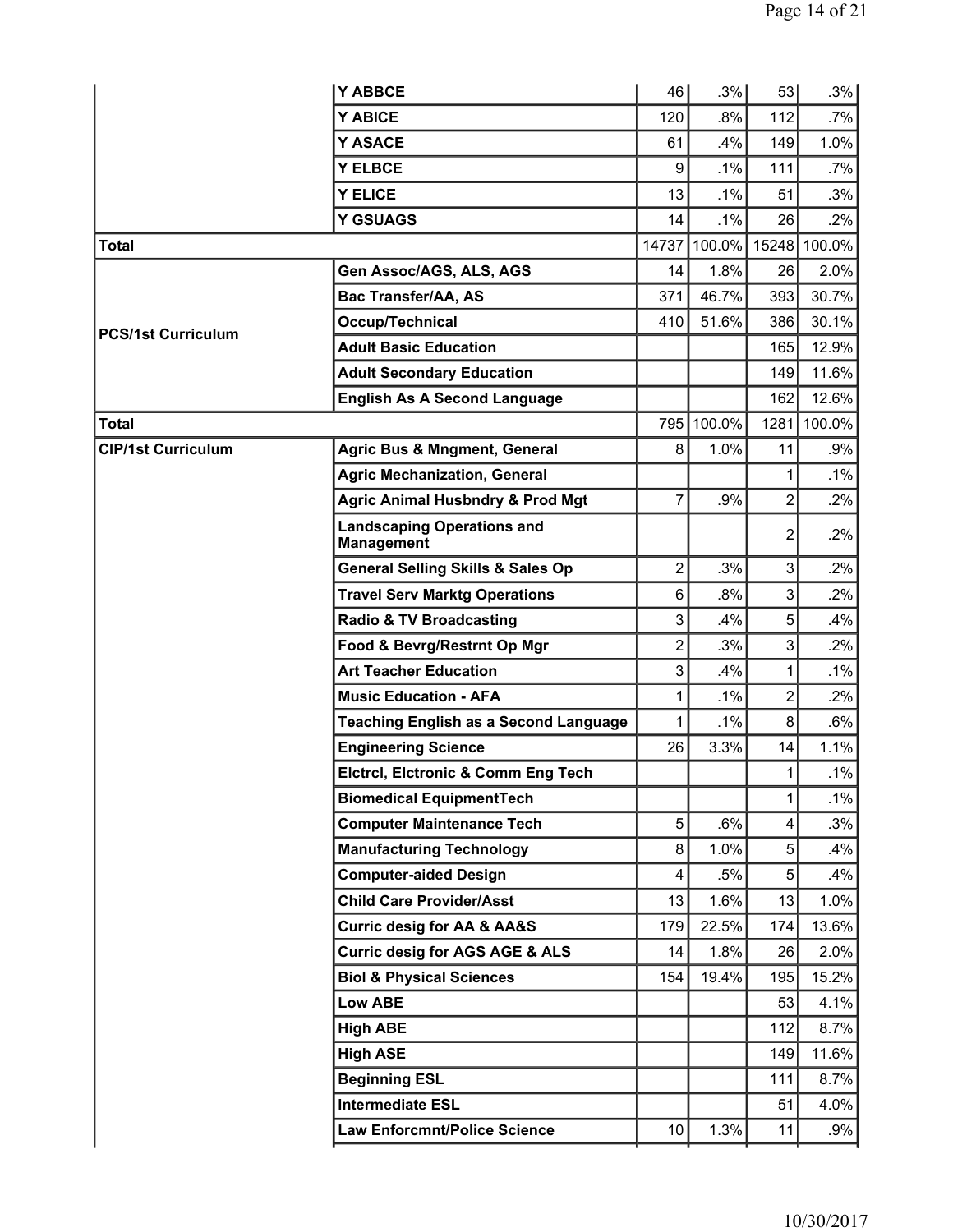|                           | <b>Fire Protect &amp; Safety Tech</b>         | 8                | 1.0%   | $\overline{4}$ | .3%    |
|---------------------------|-----------------------------------------------|------------------|--------|----------------|--------|
|                           | <b>Human Services</b>                         | $\overline{7}$   | .9%    | $\overline{2}$ | $.2\%$ |
|                           | <b>Bldg/Property Maintenance Mgr</b>          |                  |        | 3              | .2%    |
|                           | <b>Construction Trades</b>                    | 15               | 1.9%   | 6              | .5%    |
|                           | <b>Indust Elctronics Install &amp; Repair</b> | 3                | .4%    | 9              | $.7\%$ |
|                           | <b>Automotive Collision Repair Tech</b>       | 1                | .1%    | 1              | .1%    |
|                           | <b>Auto Mechanic/Tech</b>                     | 16               | 2.0%   | 14             | 1.1%   |
|                           | <b>Diesel Engine Mechanic and Repairer</b>    |                  |        | 2              | .2%    |
|                           | <b>Mechanical Drafting</b>                    | 3                | .4%    | $\overline{2}$ | .2%    |
|                           | <b>Desktop Pub Equip Operator</b>             | $\boldsymbol{9}$ | 1.1%   | 8              | .6%    |
|                           | <b>Machine Shop Assistant</b>                 | $\overline{2}$   | .3%    |                |        |
|                           | <b>Graphic Design</b>                         |                  |        | 1              | .1%    |
|                           | <b>Fine Arts</b>                              | 8                | 1.0%   | 6              | .5%    |
|                           | <b>Music Performance - AFA</b>                |                  |        | 1              | .1%    |
|                           | <b>Dental Assistant</b>                       | 7                | .9%    |                |        |
|                           | <b>Dental Hygienist</b>                       | 28               | 3.5%   | 28             | 2.2%   |
|                           | <b>Medical Transcript</b>                     | 5                | .6%    | $\overline{2}$ | .2%    |
|                           | <b>Occup Therapy Assist</b>                   | 12               | 1.5%   | 11             | .9%    |
|                           | Vet Assist/Animal Health Tech                 | 27               | 3.4%   | 29             | 2.3%   |
|                           | <b>Medical Radiol Tech</b>                    | 11               | 1.4%   | 12             | .9%    |
|                           | <b>Respiratory Therapy Tech</b>               | 15               | 1.9%   | 11             | .9%    |
|                           | <b>Surgical/Operating Room Tech</b>           |                  |        | 8              | .6%    |
|                           | <b>Nursing</b>                                | 46               | 5.8%   | 36             | 2.8%   |
|                           | <b>Practical Nurse</b>                        | 6                | .8%    |                |        |
|                           | <b>Bus Admin &amp; Mgt, General</b>           | 20               | 2.5%   | 22             | 1.7%   |
|                           | <b>Logistics &amp; Materials Mgt</b>          |                  |        | 1              | .1%    |
|                           | <b>Accounting Tech</b>                        | 22               | 2.8%   | 14             | 1.1%   |
|                           | Admin Assist/Secrtrl Sci, General             | $\bf 8$          | 1.0%   | $\overline{c}$ | .2%    |
|                           | <b>Executive Assist/Secretary</b>             | 6                | $.8\%$ | 14             | 1.1%   |
|                           | <b>Medical Admin Assist/Secretary</b>         | 1                | .1%    |                |        |
|                           | Info Process/Data Entry Tech                  | 1                | .1%    | 1              | .1%    |
|                           | <b>Independent Business Management</b>        | 3                | .4%    | 4              | .3%    |
|                           | <b>Hotel/Motel &amp; Restrnt Mgt</b>          | 4                | .5%    | 1              | .1%    |
|                           | <b>Business Data Processing (MIS)</b>         | $6\phantom{1}$   | $.8\%$ |                |        |
|                           | <b>Bus Computer Programmer</b>                | 37               | 4.7%   | 49             | 3.8%   |
|                           | <b>Bus Systems Network &amp; Telecomm</b>     | 12               | 1.5%   | 11             | .9%    |
| <b>Total</b>              |                                               | 795              | 100.0% | 1281           | 100.0% |
|                           | Gen Assoc/AGS, ALS, AGS                       |                  |        | 1              | 6.3%   |
| <b>PCS/2nd Curriculum</b> | Bac Transfer/AA, AS                           | 4                | 20.0%  | 4              | 25.0%  |
|                           | Occup/Technical                               | 16               | 80.0%  | 11             | 68.8%  |
| <b>Total</b>              |                                               | 20               | 100.0% | 16             | 100.0% |
| <b>CIP/2nd Curriculum</b> | <b>Agricultural Mechanization, General</b>    |                  |        | 1              | 6.3%   |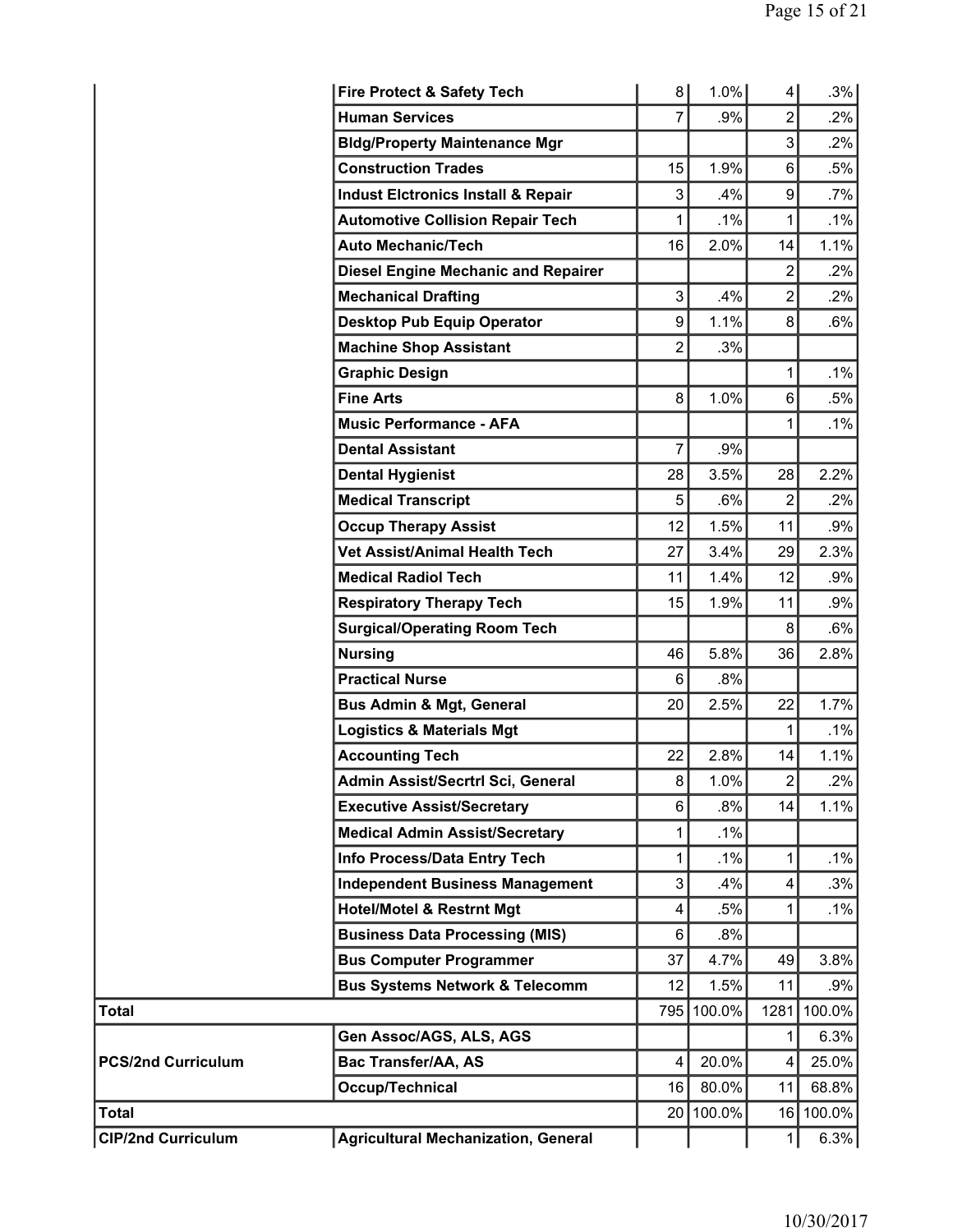|                              | <b>General Selling Skills &amp; Sales Op</b>  |                 |        | 1              | 6.3%      |
|------------------------------|-----------------------------------------------|-----------------|--------|----------------|-----------|
|                              | Food & Bevrg/Restrnt Op Mgr                   | 1               | 5.0%   |                |           |
|                              | <b>Elctrcl, Elctronic &amp; Comm Eng Tech</b> | $\overline{2}$  | 10.0%  |                |           |
|                              | <b>Manufacturing Technology</b>               |                 |        | 1              | 6.3%      |
|                              | <b>Curric desig for AA &amp; AA&amp;S</b>     |                 |        | $\overline{2}$ | 12.5%     |
|                              | <b>Curric desig for AGS AGE &amp; ALS</b>     |                 |        | 1              | 6.3%      |
|                              | <b>Biol &amp; Physical Sciences</b>           | 3               | 15.0%  | 1              | 6.3%      |
|                              | <b>Bldg/Property Maintenance Mgr</b>          |                 |        | 1              | 6.3%      |
|                              | <b>Construction Trades</b>                    | 1               | 5.0%   |                |           |
|                              | <b>Indust Elctronics Install &amp; Repair</b> | $\overline{2}$  | 10.0%  |                |           |
|                              | <b>Auto Mechanic/Tech</b>                     | $\mathbf{1}$    | 5.0%   | 1              | 6.3%      |
|                              | <b>Mechanical Drafting</b>                    | $\overline{2}$  | 10.0%  |                |           |
|                              | <b>Fine Arts</b>                              | 1               | 5.0%   | 1              | 6.3%      |
|                              | <b>Surgical/Operating Room Tech</b>           |                 |        | 1              | 6.3%      |
|                              | <b>Nursing</b>                                | 3               | 15.0%  |                |           |
|                              | <b>Bus Admin &amp; Mgt, General</b>           | 1               | 5.0%   |                |           |
|                              | Admin Assist/Secrtrl Sci, General             |                 |        | 1              | 6.3%      |
|                              | <b>Executive Assist/Secretary</b>             | $\overline{2}$  | 10.0%  |                |           |
|                              | <b>Bus Computer Programmer</b>                |                 |        | 4              | 25.0%     |
|                              | <b>Bus Systems Network &amp; Telecomm</b>     | 1               | 5.0%   |                |           |
| <b>Total</b>                 |                                               | 20 <sub>1</sub> | 100.0% |                | 16 100.0% |
| <b>PCS/3rd Curriculum</b>    | Occup/Technical                               |                 |        | 1              | 100.0%    |
| <b>Total</b>                 |                                               |                 |        | 1              | 100.0%    |
| <b>CIP/3rd Curriculum</b>    | <b>Bus Computer Programmer</b>                |                 |        | 1              | 100.0%    |
| <b>Total</b>                 |                                               |                 |        | 1              | 100.0%    |
|                              | AA (1.1)                                      | 179             | 18.2%  | 174            | 18.2%     |
|                              | AS (1.1)                                      | 154             | 15.7%  | 195            | 20.4%     |
|                              | AAS (2.2)                                     | 333             | 33.9%  | 311            | 32.6%     |
|                              | <b>AGS, ALS, AGE (1.0)</b>                    | 14              | 1.4%   | 26             | 2.7%      |
| Degree/1st Currilum          | Basic Skills (1.7, 1.8, 1.9)                  | 188             | 19.1%  | 149            | 15.6%     |
|                              | Occup Cert of 30 sem hrs/more CER (1.2)       | 74              | 7.5%   | 75             | 7.9%      |
|                              | Occup Cert of LT 30 sem hrs COC, AOP<br>(1.2) | 3               | .3%    |                |           |
|                              | Assoc in Fine Arts (AFA) (1.1)                | 12              | 1.2%   | 10             | 1.0%      |
|                              | Assoc in Eng Sc (AES) (1.2)                   | 26              | 2.6%   | 14             | 1.5%      |
| <b>Total</b>                 |                                               | 983             | 100.0% | 954            | 100.0%    |
| <b>Degree/2nd Curriculum</b> | AA (1.1)                                      |                 |        | 2              | 12.5%     |
|                              | AS (1.1)                                      | 3               | 15.0%  | 1              | 6.3%      |
|                              | AAS (2.2)                                     | 11              | 55.0%  | $\,6$          | 37.5%     |
|                              | <b>AGS, ALS, AGE (1.0)</b>                    |                 |        | 1              | 6.3%      |
|                              | Occup Cert of 30 sem hrs/more CER (1.2)       | 3               | 15.0%  | 5              | 31.3%     |
|                              |                                               | $\overline{2}$  | 10.0%  |                |           |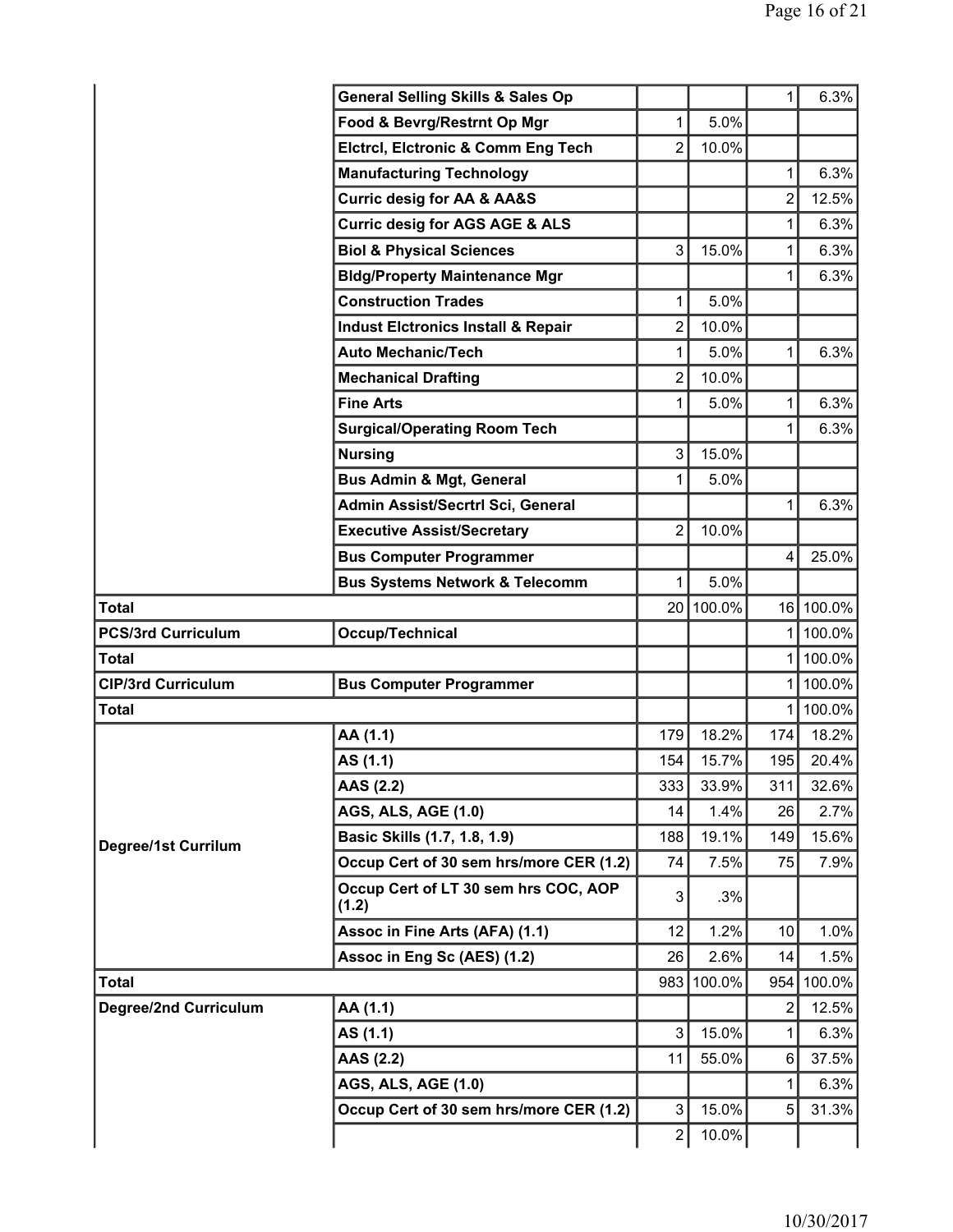|                                                                                                              | Occup Cert of LT 30 sem hrs COC, AOP<br>(1.2) |       |              |       |              |  |
|--------------------------------------------------------------------------------------------------------------|-----------------------------------------------|-------|--------------|-------|--------------|--|
|                                                                                                              | Assoc in Fine Arts (AFA) (1.1)                |       | 5.0%         | 1     | $6.3\%$      |  |
| <b>Total</b>                                                                                                 |                                               |       | 20 100.0%    | 16    | 100.0%       |  |
| Degree/3rd Curriculum                                                                                        | Occup Cert of 30 sem hrs/more CER (1.2)       |       |              |       | 100.0%       |  |
| <b>Total</b>                                                                                                 |                                               |       |              |       | 100.0%       |  |
|                                                                                                              | <b>Completed all at Parkland</b>              | 245   | $1.7\%$      | 251   | 1.6%         |  |
| <b>GENERAL EDUCATION CORE</b>                                                                                | <b>Completed at Parkland and elsewhere</b>    | 143   | $1.0\%$      | 145   | 1.0%         |  |
|                                                                                                              | <b>Not Completed</b>                          | 3779  | 25.6%        | 4072  | 26.7%        |  |
|                                                                                                              | Not applicable (occupational students)        | 10570 | 71.7%        | 10780 | 70.7%        |  |
| <b>Total</b>                                                                                                 |                                               |       | 14737 100.0% |       | 15248 100.0% |  |
| Source:n:\\\iccb\a1\a1fy02.sps<br>Prepared by the Office of Institutional Research and Evaluation; 15 Aug 02 |                                               |       |              |       |              |  |

|                                                    |                                                             | <b>FISCAL YR</b> |                       |       |                     |
|----------------------------------------------------|-------------------------------------------------------------|------------------|-----------------------|-------|---------------------|
|                                                    |                                                             |                  | 2001                  | 2002  |                     |
|                                                    |                                                             | Count            | Col %                 | Count | Col %               |
| <b>Shared Data Dummy SSN</b>                       | <b>Valid SSN</b>                                            | 14464            | 98.1%                 | 14883 | 97.6%               |
|                                                    | <b>Dummy ID</b>                                             | 273              | 1.9%                  | 365   | 2.4%                |
| <b>Total</b>                                       |                                                             | 14737            | $100.0\%$             |       | 15248 100.0%        |
|                                                    | No data                                                     | 10909            | 74.0%                 | 11052 | 72.5%               |
| <b>ACT Test Date</b>                               | Prior to Oct 1989                                           | 360              | 2.4%                  | 369   | 2.4%                |
|                                                    | Oct 1989 and later                                          | 3468             | 23.5%                 | 3827  | 25.1%               |
| <b>Total</b>                                       |                                                             | 14737            | 100.0%                |       | 15248 100.0%        |
|                                                    | <b>All Other</b>                                            | 13954            | 94.7%                 | 14132 | 92.7%               |
| <b>INSTRUCTIONAL</b>                               | <b>Apprenticeship Enrollment</b>                            | 394              | 2.7%                  | 418   | 2.7%                |
| <b>APPROACH</b>                                    | Tech prep in HS                                             | 379              | 2.6%                  | 697   | 4.6%                |
|                                                    | <b>Apprentice and Tech prep in HS</b>                       | 10               | .1%                   | 1     | $.0\%$              |
| <b>Total</b>                                       |                                                             | 14737            | 100.0%                |       | 15248 100.0%        |
|                                                    | <b>All others</b>                                           | 9993             | 67.8%                 | 10428 | 68.4%               |
| <b>Shared Data Enrollment Type</b>                 | First time Freshman - new to higher ed                      | 4034             | 27.4%                 | 4087  | 26.8%               |
|                                                    | First time transfer - new to Parkland w/<br>higher ed exp   | 710              | 4.8%                  | 733   | 4.8%                |
| <b>Total</b>                                       |                                                             | 14737            |                       |       | 100.0% 15248 100.0% |
|                                                    | Not applicable/Not AA or AS                                 | 10552            | 71.6%                 | 10758 | 70.6%               |
|                                                    | Yes, thru hign school coursework                            | 101              | .7%                   | 55    | .4%                 |
| <b>Min Req Status for AA/AS</b><br><b>Students</b> | Yes, thru means other than HS coursework<br>(testing, etc.) | 249              | 1.7%                  | 173   | 1.1%                |
|                                                    | No, not met all standards                                   | 289              | 2.0%                  | 166   | 1.1%                |
|                                                    | Not eval/data not available                                 | 3546             | 24.1%                 | 4096  | 26.9%               |
| <b>Total</b>                                       |                                                             | 14737            |                       |       | 100.0% 15248 100.0% |
| <b>Term Min Req Met</b>                            | <b>Not AA/AS Student</b>                                    |                  | 14387   97.6%   15020 |       | 98.5%               |

### **Annual Enrollment (A1) - FY 01 & 02 Miscellaneous Admissions Data**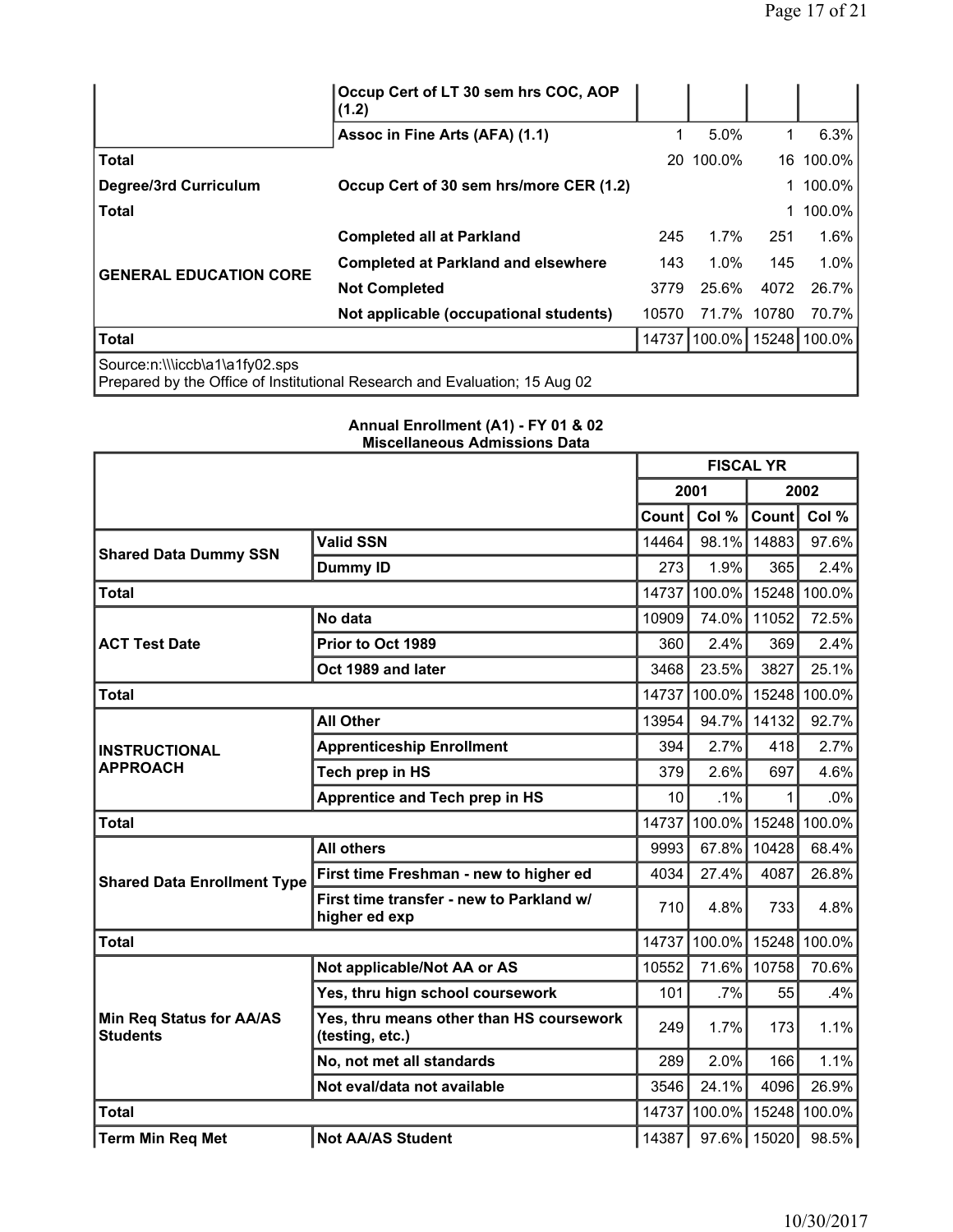|                                                                                                              | <b>Summer</b>                     | 59    | .4%                       | 37          | .2%          |  |  |  |
|--------------------------------------------------------------------------------------------------------------|-----------------------------------|-------|---------------------------|-------------|--------------|--|--|--|
|                                                                                                              |                                   |       |                           |             |              |  |  |  |
|                                                                                                              | Fall                              | 202   | 1.4%                      | 133         | .9%          |  |  |  |
|                                                                                                              | <b>Spring</b>                     | 89    | .6%                       | 58          | .4%          |  |  |  |
| <b>Total</b>                                                                                                 |                                   | 14737 | 100.0%                    |             | 15248 100.0% |  |  |  |
|                                                                                                              | <b>Requirements Not Met</b>       | 14396 | 97.7% 15026               |             | 98.5%        |  |  |  |
|                                                                                                              | 1                                 | 1     | .0%                       |             |              |  |  |  |
|                                                                                                              | 94                                | 33    | .2%                       | 23          | .2%          |  |  |  |
|                                                                                                              | 95                                | 34    | $.2\%$                    | 37          | .2%          |  |  |  |
| FY Min Req Met                                                                                               | 96                                | 30    | $.2\%$                    | 23          | .2%          |  |  |  |
|                                                                                                              | 97                                | 45    | .3%                       | 30          | .2%          |  |  |  |
|                                                                                                              | 98                                | 74    | .5%                       | 49          | .3%          |  |  |  |
|                                                                                                              | 99                                | 124   | .8%                       | 60          | .4%          |  |  |  |
| <b>Total</b>                                                                                                 |                                   |       | 14737 100.0% 15248 100.0% |             |              |  |  |  |
| <b>Transfer Plans</b>                                                                                        | <b>No</b>                         | 10158 |                           | 68.9% 10563 | 69.3%        |  |  |  |
|                                                                                                              | Yes- to a 4-yr college/university | 4579  | 31.1%                     | 4685        | 30.7%        |  |  |  |
| <b>Total</b>                                                                                                 |                                   | 14737 | 100.0%                    | 15248       | 100.0%       |  |  |  |
| <b>Signed Declaration of Intent</b>                                                                          | <b>No</b>                         | 1966  | 13.3%                     | 2128        | 14.0%        |  |  |  |
|                                                                                                              | <b>Yes</b>                        | 12771 | 86.7% 13120               |             | 86.0%        |  |  |  |
| <b>Total</b>                                                                                                 |                                   |       | 14737 100.0% 15248 100.0% |             |              |  |  |  |
| Source:n:\\\iccb\a1\a1fy02.sps<br>Prepared by the Office of Institutional Research and Evaluation; 15 Aug 02 |                                   |       |                           |             |              |  |  |  |

### **Annual Enrollment (A1) - FY 01 & 02 Credit Hours Attempted and Earned**

|                                      |                | <b>FISCAL YR</b> |          |
|--------------------------------------|----------------|------------------|----------|
|                                      |                | 2001             | 2002     |
|                                      | <b>Mean</b>    | 1.32             | 1.30     |
|                                      | <b>Median</b>  | .00              | $.00 \,$ |
|                                      | <b>Sum</b>     | 19473.00         | 19850.50 |
| <b>Summer Credit Hours Attempted</b> | <b>Mode</b>    | .00              | $.00 \,$ |
|                                      | <b>Minimum</b> | .00              | $.00 \,$ |
|                                      | <b>Maximum</b> | 18.00            | 18.00    |
|                                      | Mean           | 1.09             | 1.05     |
|                                      | <b>Median</b>  | .00              | $.00 \,$ |
| <b>Summer Credit Hours Earned</b>    | Sum            | 16102.00         | 16086.00 |
|                                      | <b>Mode</b>    | .00.             | $.00 \,$ |
|                                      | <b>Minimum</b> | .00              | $.00 \,$ |
|                                      | <b>Maximum</b> | 18.00            | 15.00    |
| <b>Fall Credit Hours Attempted</b>   | <b>Mean</b>    | 5.23             | 5.31     |
|                                      | <b>Median</b>  | 3.00             | 3.00     |
|                                      | Sum            | 77081.00         | 80944.50 |
|                                      | <b>Mode</b>    | .00              | $.00 \,$ |
|                                      |                |                  |          |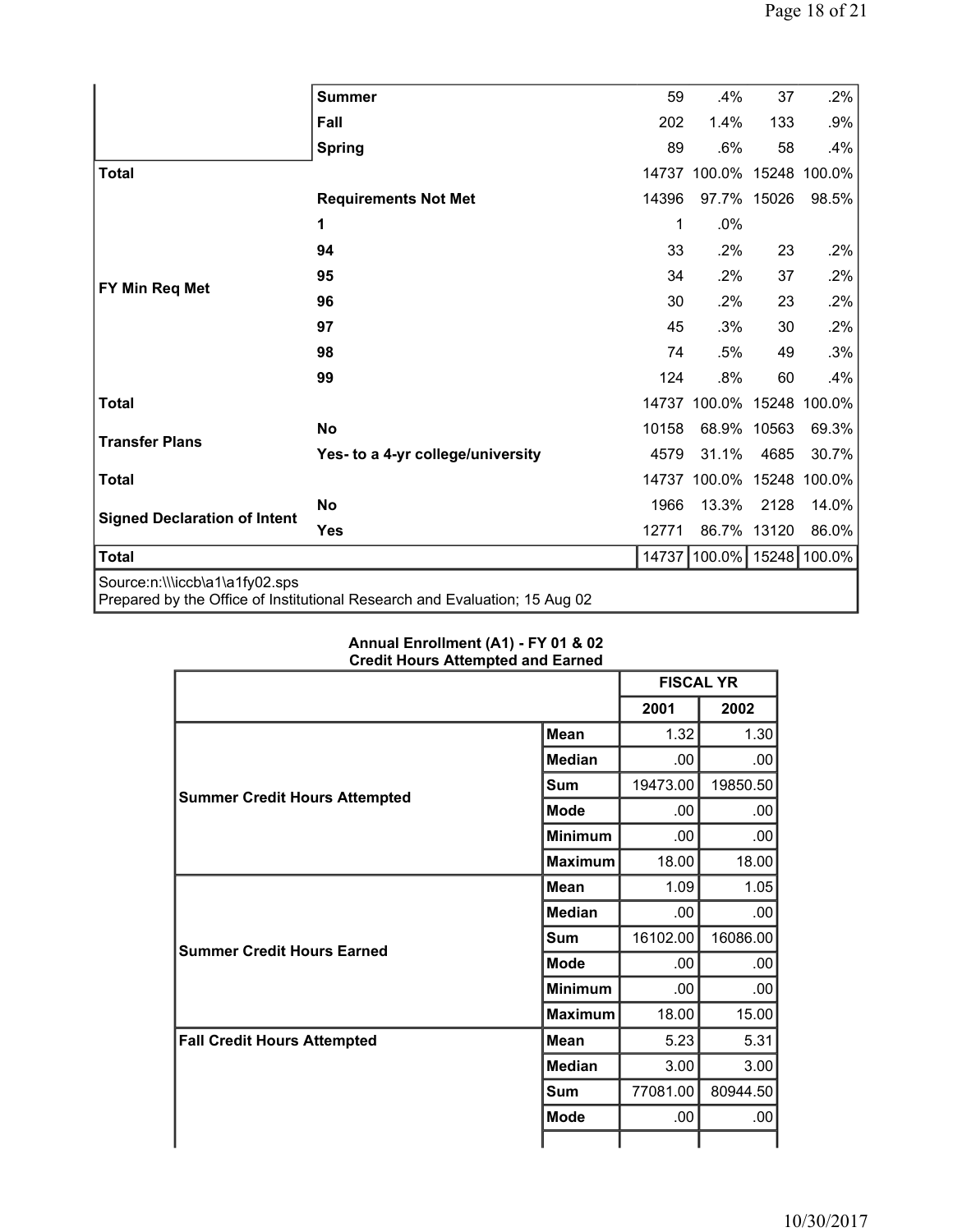|                                             | <b>Minimum</b> | .00      | .00.             |
|---------------------------------------------|----------------|----------|------------------|
|                                             | <b>Maximum</b> | 23.00    | 25.00            |
|                                             | <b>Mean</b>    | 3.79     | 3.96             |
|                                             | <b>Median</b>  | .00      | .00              |
| <b>Fall Credit Hours Earned</b>             | Sum            | 55910.00 | 60410.50         |
|                                             | <b>Mode</b>    | .00      | .00              |
|                                             | <b>Minimum</b> | .00      | .00              |
|                                             | <b>Maximum</b> | 23.00    | 23.00            |
|                                             | <b>Mean</b>    | 5.06     | 5.27             |
|                                             | <b>Median</b>  | 3.00     | 3.00             |
|                                             | Sum            | 74504.00 | 80412.50         |
| <b>Spring Credit Hours Attempted</b>        | <b>Mode</b>    | .00      | .00              |
|                                             | <b>Minimum</b> | .00.     | .00              |
|                                             | <b>Maximum</b> | 26.00    | 24.00            |
|                                             | <b>Mean</b>    | 3.66     | 3.87             |
|                                             | <b>Median</b>  | .00      | .00              |
|                                             | Sum            | 53887.50 | 58988.00         |
| <b>Spring Credit Hours Earned</b>           | <b>Mode</b>    | .00      | .00              |
|                                             | <b>Minimum</b> | .00      | .00.             |
|                                             | <b>Maximum</b> | 26.00    | 22.00            |
|                                             | <b>Mean</b>    | 1.17     | 1.14             |
|                                             | <b>Median</b>  | .00      | .00              |
| <b>Shared Summer Credit Hours Attempted</b> | <b>Sum</b>     | 17302.00 | 17439.00         |
|                                             | <b>Mode</b>    | .00      | .00              |
|                                             | <b>Minimum</b> | .00.     | .00              |
|                                             | <b>Maximum</b> | 17.00    | 18.00            |
|                                             | Mean           | 1.00     | .98              |
|                                             | <b>Median</b>  | .00.     | .00.             |
| <b>Shared Summer Credit Hours Earned</b>    | Sum            | 14799.00 | 14932.00         |
|                                             | Mode           | .00      | .00              |
|                                             | <b>Minimum</b> | .00      | .00.             |
|                                             | <b>Maximum</b> | 15.00    | 15.00            |
|                                             | <b>Mean</b>    | 4.35     | 4.44             |
|                                             | Median         | 2.00     | 3.00             |
| <b>Shared Fall Credit Hours Attempted</b>   | Sum            | 64037.00 | 67635.00         |
|                                             | <b>Mode</b>    | .00      | .00              |
|                                             | <b>Minimum</b> | .00.     | .00              |
|                                             | <b>Maximum</b> | 23.00    | 23.00            |
| <b>Shared Fall Credit Hours Earned</b>      | <b>Mean</b>    | 3.31     | 3.49             |
|                                             | <b>Median</b>  | .00.     | .00.             |
|                                             | Sum            | 48786.00 | 53230.00         |
|                                             | <b>Mode</b>    | .00      | .00 <sub>1</sub> |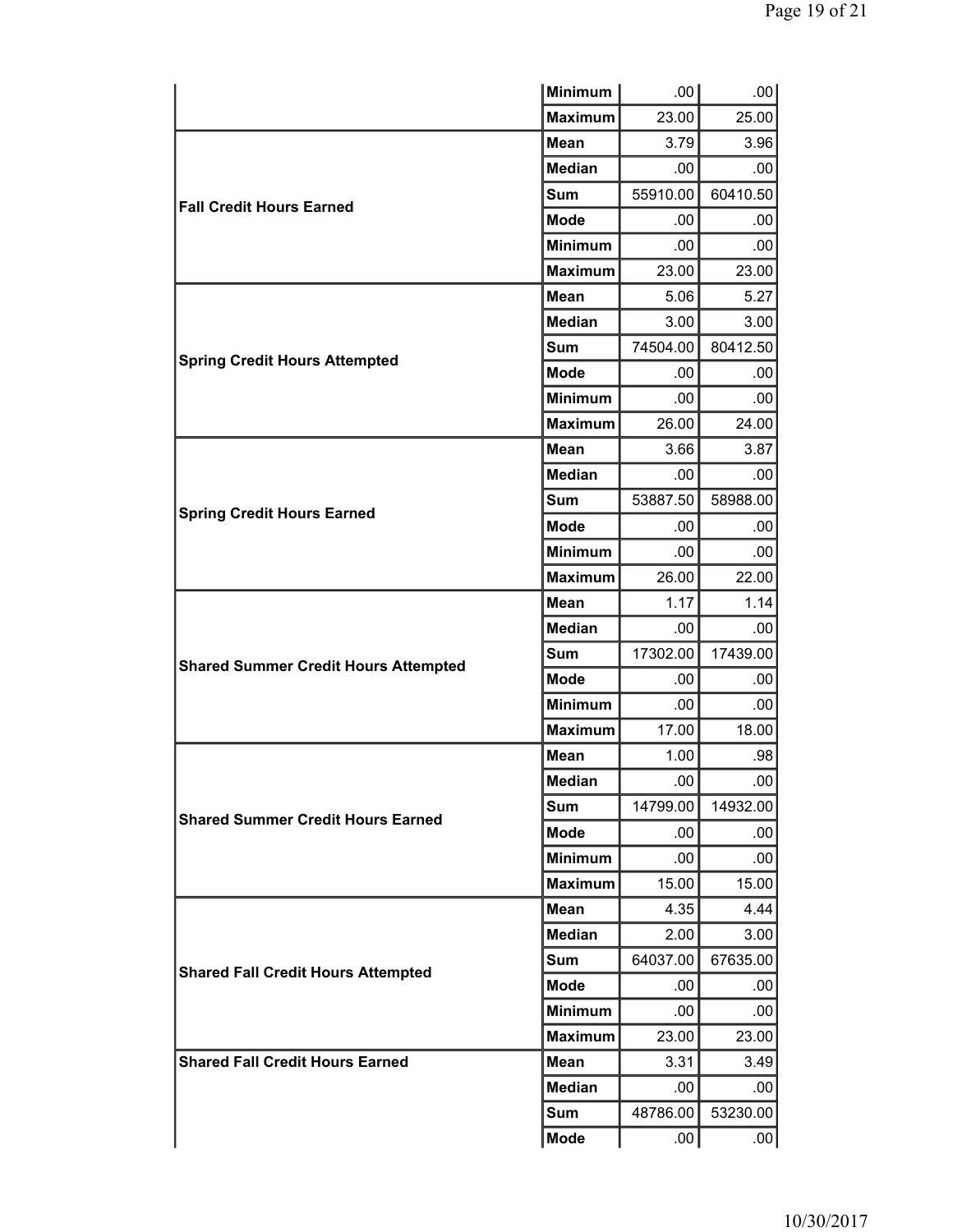|                                                     | <b>Minimum</b> | .00            | .00                 |
|-----------------------------------------------------|----------------|----------------|---------------------|
|                                                     | <b>Maximum</b> | 23.00          | 23.00               |
|                                                     | <b>Mean</b>    | 4.33           | 4.56                |
|                                                     | <b>Median</b>  | 2.00           | 3.00                |
|                                                     | <b>Sum</b>     | 63819.00       | 69564.00            |
| <b>Shared Spring Credit Hours Attempted</b>         | <b>Mode</b>    | .00            | .00                 |
|                                                     | <b>Minimum</b> | .00.           | .00                 |
|                                                     | <b>Maximum</b> | 26.00          | 24.00               |
|                                                     | <b>Mean</b>    | 3.33           | 3.54                |
|                                                     | <b>Median</b>  | .00.           | .00                 |
|                                                     | <b>Sum</b>     | 49086.00       | 54037.00            |
| <b>Shared Spring Credit Hours Earned</b>            | <b>Mode</b>    | .00            | .00.                |
|                                                     | <b>Minimum</b> | .00            | .00                 |
|                                                     | <b>Maximum</b> | 26.00          | 22.00               |
|                                                     | <b>Mean</b>    | 0              | 0                   |
|                                                     | <b>Median</b>  | 0              | 0                   |
| <b>Shared Data Enrollment Type</b>                  | Sum            | 5454           | 5553                |
|                                                     | <b>Mode</b>    | 0              | 0                   |
|                                                     | <b>Minimum</b> | 0              | 0                   |
|                                                     | <b>Maximum</b> | $\overline{2}$ | $\overline{2}$      |
|                                                     | <b>Mean</b>    | 27.18          | 29.38               |
|                                                     | <b>Median</b>  | 12.00          | 14.00               |
| <b>Shared CUM Credit Hours Earned (ALL SOURCES)</b> | Sum            |                | 400571.90 447915.66 |
|                                                     | <b>Mode</b>    | .00            | .00.                |
|                                                     | <b>Minimum</b> | .00            | .00.                |
|                                                     | <b>Maximum</b> | 263.28         | 373.34              |
|                                                     | <b>Mean</b>    | 27.18          | 29.38               |
|                                                     | <b>Median</b>  | 12.00          | 14.00               |
| <b>Shared Data Cum Col Lev CH/All Sources</b>       | <b>Sum</b>     |                | 400571.90 447915.66 |
|                                                     | <b>Mode</b>    | .00            | .00                 |
|                                                     | <b>Minimum</b> | .00            | .00                 |
|                                                     | <b>Maximum</b> | 263.28         | 373.34              |
|                                                     | <b>Mean</b>    | 21.21          | 22.12               |
|                                                     | <b>Median</b>  | 10.00          | 11.01               |
| <b>Cum College-Level Credit Hours</b>               | Sum            |                | 312603.14 337224.44 |
|                                                     | <b>Mode</b>    | .00            | .00                 |
|                                                     | <b>Minimum</b> | .00.           | .00                 |
|                                                     | <b>Maximum</b> | 204.28         | 213.36              |
| <b>Cumulative GPA</b>                               | <b>Mean</b>    | 2.43           | 2.50                |
|                                                     | <b>Median</b>  | 2.93           | 3.00                |
|                                                     | Sum            | 35870.28       | 38048.72            |
|                                                     |                |                |                     |